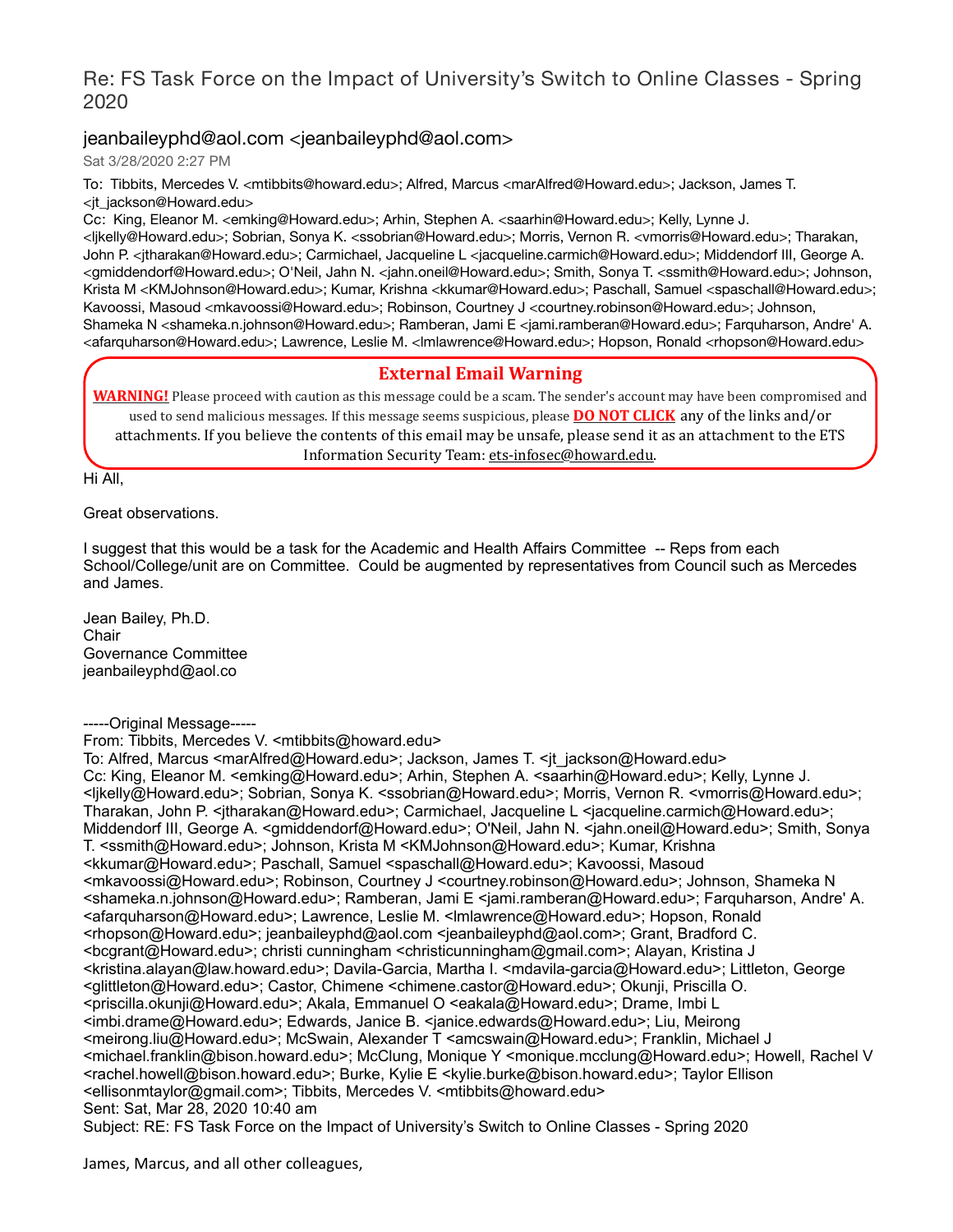Let me say first that the idea is great, but I do not want to be [co]Chair of the Task Force. James has not agreed yet to be Chair, either.

Council members should

1. idenfy one or two faculty member/s [no need to be a Council member] who volunteer to be [co]Chair. Ideally, s/he/they should have some experience on online teaching, to lead all of us

2. identify faculty members in their Schools/Colleges who might want to participate in the Task Force I would suggest that those interested write to the officers, to James, and to me. Let's see where we can go from here.

Mercedes

#### **From:** Alfred, Marcus

**Sent:** Saturday, March 28, 2020 10:19 AM

**To:** Jackson, James T. <jt\_jackson@Howard.edu>

**Cc:** Tibbits, Mercedes V. <mbbits@howard.edu>; King, Eleanor M. <emking@Howard.edu>; Arhin, Stephen A. <saarhin@Howard.edu>; Kelly, Lynne J. <ljkelly@Howard.edu>; Sobrian, Sonya K. <ssobrian@Howard.edu>; Morris, Vernon R. <vmorris@Howard.edu>; Tharakan, John P. <jtharakan@Howard.edu>; Carmichael, Jacqueline L <jacqueline.carmich@Howard.edu>; Middendorf III, George A. <gmiddendorf@Howard.edu>; O'Neil, Jahn N. <jahn.oneil@Howard.edu>; Smith, Sonya T. <ssmith@Howard.edu>; Johnson, Krista M <KMJohnson@Howard.edu>; Kumar, Krishna <kkumar@Howard.edu>; Paschall, Samuel <spaschall@Howard.edu>; Kavoossi, Masoud <mkavoossi@Howard.edu>; Robinson, Courtney J <courtney.robinson@Howard.edu>; Johnson, Shameka N <shameka.n.johnson@Howard.edu>; Ramberan, Jami E <jami.ramberan@Howard.edu>; Farquharson, Andre' A. <afarquharson@Howard.edu>; Lawrence, Leslie M. <lmlawrence@Howard.edu>; Hopson, Ronald <rhopson@Howard.edu>; jeanbaileyphd@aol.com; Grant, Bradford C. <bcgrant@Howard.edu>; christi cunningham <christicunningham@gmail.com>; Alayan, Kristina J <kristina.alayan@law.howard.edu>; Davila-Garcia, Martha I. <mdavila-garcia@Howard.edu>; Littleton, George <glileton@Howard.edu>; Castor, Chimene <chimene.castor@Howard.edu>; Okunji, Priscilla O. <priscilla.okunji@Howard.edu>; Akala, Emmanuel O <eakala@Howard.edu>; Drame, Imbi L <imbi.drame@Howard.edu>; Edwards, Janice B. <janice.edwards@Howard.edu>; Liu, Meirong <meirong.liu@Howard.edu>; McSwain, Alexander T <amcswain@Howard.edu>; Franklin, Michael J <michael.franklin@bison.howard.edu>; McClung, Monique Y <monique.mcclung@Howard.edu>; Howell, Rachel V <rachel.howell@bison.howard.edu>; Burke, Kylie E <kylie.burke@bison.howard.edu>; Taylor Ellison <ellisonmtaylor@gmail.com>

**Subject:** Re: FS Task Force on the Impact of University's Switch to Online Classes - Spring 2020

Hi James,

I think these are great. I'd be interested in attendance. How many of our students are signing in? How many are signing in and then walking away from their phone/computer? (We've reports of this happening)

James, can we move this to a different email thread for those that want to participate? Council members, if you'd like to participate, please reach out to James and Mercedes?

Thanks again,

Marcus

Marcus Alfred Associate Professor Howard University Dept. of Physics & Astronomy Washington, DC 20059 202-806-6258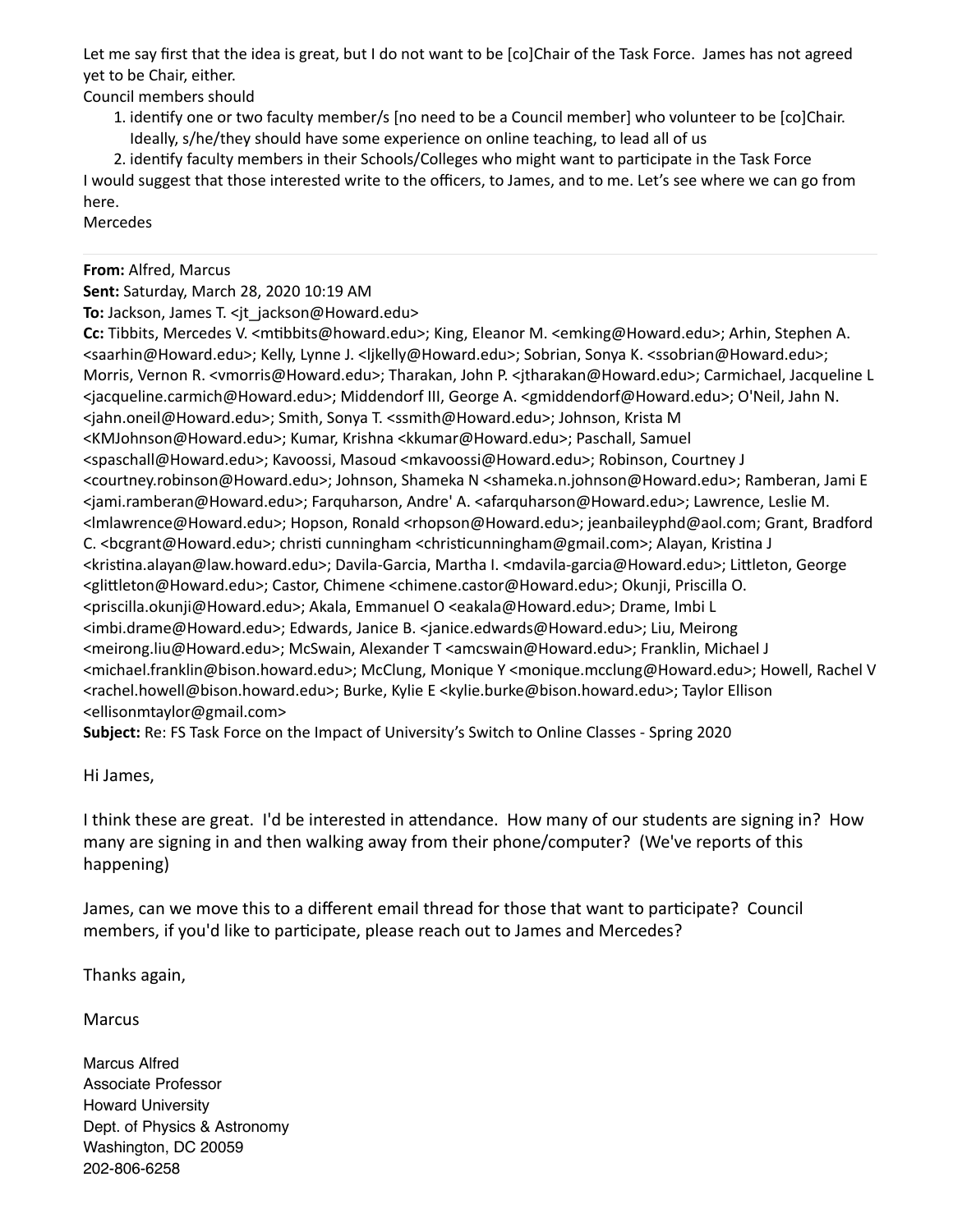**From:** Jackson, James T. <it\_jackson@Howard.edu>

**Sent:** Friday, March 27, 2020 5:13 PM

**To:** Alfred, Marcus <[marAlfred@Howard.edu](mailto:marAlfred@Howard.edu)>

Cc: Tibbits, Mercedes V. <**mtibbits@howard.edu>**; King, Eleanor M. <**emking@Howard.edu>**; Arhin, Stephen A. [<saarhin@Howard.edu](mailto:saarhin@Howard.edu)>; Kelly, Lynne J. <likelly@Howard.edu>; Sobrian, Sonya K. [<ssobrian@Howard.edu>](mailto:ssobrian@Howard.edu); Morris, Vernon R. [<vmorris@Howard.edu>](mailto:vmorris@Howard.edu); Tharakan, John P. <itharakan@Howard.edu>; Carmichael, Jacqueline L [<jacqueline.carmich@Howard.edu>](mailto:jacqueline.carmich@Howard.edu); Middendorf III, George A. [<gmiddendorf@Howard.edu](mailto:gmiddendorf@Howard.edu)>; O'Neil, Jahn N. [<jahn.oneil@Howard.edu](mailto:jahn.oneil@Howard.edu)>; Smith, Sonya T. [<ssmith@Howard.edu>](mailto:ssmith@Howard.edu); Johnson, Krista M [<KMJohnson@Howard.edu>](mailto:KMJohnson@Howard.edu); Kumar, Krishna [<kkumar@Howard.edu](mailto:kkumar@Howard.edu)>; Paschall, Samuel [<spaschall@Howard.edu](mailto:spaschall@Howard.edu)>; Kavoossi, Masoud <[mkavoossi@Howard.edu>](mailto:mkavoossi@Howard.edu); Robinson, Courtney J [<courtney.robinson@Howard.edu](mailto:courtney.robinson@Howard.edu)>; Johnson, Shameka N [<shameka.n.johnson@Howard.edu>](mailto:shameka.n.johnson@Howard.edu); Ramberan, Jami E [<jami.ramberan@Howard.edu](mailto:jami.ramberan@Howard.edu)>; Farquharson, Andre' A. [<afarquharson@Howard.edu>](mailto:afarquharson@Howard.edu); Lawrence, Leslie M. [<lmlawrence@Howard.edu>](mailto:lmlawrence@Howard.edu); Hopson, Ronald [<rhopson@Howard.edu>](mailto:rhopson@Howard.edu); [jeanbaileyphd@aol.com](mailto:jeanbaileyphd@aol.com) [<jeanbaileyphd@aol.com>](mailto:jeanbaileyphd@aol.com); Grant, Bradford C. <bc/>
<br/><u>Cogrant@Howard.edu</u>>; christi cunningham <christicunningham@gmail.com>; Alayan, Kristina J <kristina.alayan@law.howard.edu>; Davila-Garcia, Martha I. [<mdavila-garcia@Howard.edu>](mailto:mdavila-garcia@Howard.edu); Littleton, George <glittleton@Howard.edu>; Castor, Chimene [<chimene.castor@Howard.edu](mailto:chimene.castor@Howard.edu)>; Okunji, Priscilla O. [<priscilla.okunji@Howard.edu>](mailto:priscilla.okunji@Howard.edu); Akala, Emmanuel O [<eakala@Howard.edu>](mailto:eakala@Howard.edu); Drame, Imbi L <[imbi.drame@Howard.edu](mailto:imbi.drame@Howard.edu)>; Edwards, Janice B. [<janice.edwards@Howard.edu>](mailto:janice.edwards@Howard.edu); Liu, Meirong <[meirong.liu@Howard.edu>](mailto:meirong.liu@Howard.edu); McSwain, Alexander T [<amcswain@Howard.edu](mailto:amcswain@Howard.edu)>; Franklin, Michael J <[michael.franklin@bison.howard.edu](mailto:michael.franklin@bison.howard.edu)>; McClung, Monique Y [<monique.mcclung@Howard.edu>](mailto:monique.mcclung@Howard.edu); Howell, Rachel V [<rachel.howell@bison.howard.edu>](mailto:rachel.howell@bison.howard.edu); Burke, Kylie E [<kylie.burke@bison.howard.edu](mailto:kylie.burke@bison.howard.edu)>; Taylor Ellison <[ellisonmtaylor@gmail.com>](mailto:ellisonmtaylor@gmail.com)

**Subject:** Re: FS Task Force on the Impact of University's Switch to Online Classes - Spring 2020

Marcus,

I think there should be a representative from each of the schools. These individuals will be responsible for canvassing their faculty to ascertain information for a final report. My suggestion for questions to get the data is to have faculty answer the following or others that my surface from colleagues and the administration:

1. What were your challenges in transitioning from face-to-face/hybrid courses to a completely online courses?

2. Did the university administration provide enough support and resources?

3. What successes did you encounter with the switch from face-to-face/hybrid courses to online courses?

4. Do you have a sense of students' satisfaction or dissatisfaction about the switch? If so, what are students saying?

5. What suggestions and ideas do you have to help the university create a robust and sustainable online program for future growth?

I'm not married to any of these questions. They are just suggestions for now. Let me know what you think. JJ

Sent from my iPhone

On Mar 27, 2020, at 3:55 PM, Alfred, Marcus [<marAlfred@howard.edu](mailto:marAlfred@howard.edu)> wrote:

Awesome. Thank you! Also, please let me know who you all recruit as members? I'll help as best I can.

Thanks again,

**Marcus**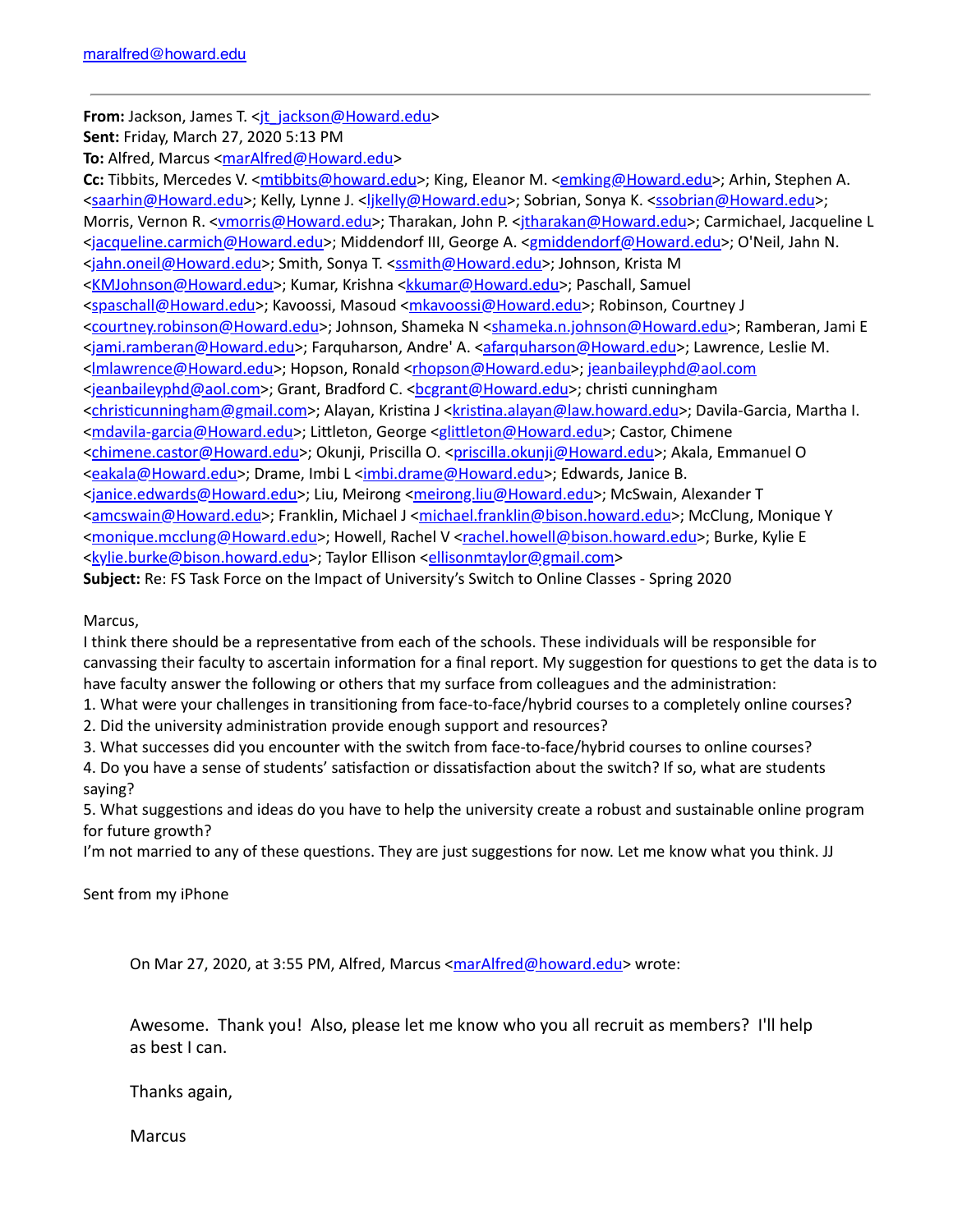Marcus Alfred Associate Professor Howard University Dept. of Physics & Astronomy Washington, DC 20059 202-806-6258 [maralfred@howard.edu](mailto:maralfred@howard.edu)

#### **From:** Jackson, James T. <it\_jackson@Howard.edu>

**Sent:** Friday, March 27, 2020 3:50 PM

**To:** Alfred, Marcus < $maxAlfred@Howard.edu$ >; Tibbits, Mercedes V. < $mtibbits@howard.edu$ > Cc: King, Eleanor M. <[emking@Howard.edu](mailto:emking@Howard.edu)>; Arhin, Stephen A. <[saarhin@Howard.edu>](mailto:saarhin@Howard.edu); Kelly, Lynne J. [<ljkelly@Howard.edu](mailto:ljkelly@Howard.edu)>; Sobrian, Sonya K. <[ssobrian@Howard.edu>](mailto:ssobrian@Howard.edu); Morris, Vernon R. [<vmorris@Howard.edu>](mailto:vmorris@Howard.edu); Tharakan, John P. [<jtharakan@Howard.edu>](mailto:jtharakan@Howard.edu); Carmichael, Jacqueline L [<jacqueline.carmich@Howard.edu>](mailto:jacqueline.carmich@Howard.edu); Middendorf III, George A. [<gmiddendorf@Howard.edu](mailto:gmiddendorf@Howard.edu)>; O'Neil, Jahn N. <<u>jahn.oneil@Howard.edu</u>>; Smith, Sonya T. <[ssmith@Howard.edu](mailto:ssmith@Howard.edu)>; Johnson, Krista M <[KMJohnson@Howard.edu>](mailto:KMJohnson@Howard.edu); Kumar, Krishna <[kkumar@Howard.edu](mailto:kkumar@Howard.edu)>; Paschall, Samuel [<spaschall@Howard.edu](mailto:spaschall@Howard.edu)>; Kavoossi, Masoud <[mkavoossi@Howard.edu>](mailto:mkavoossi@Howard.edu); Robinson, Courtney J [<courtney.robinson@Howard.edu](mailto:courtney.robinson@Howard.edu)>; Johnson, Shameka N [<shameka.n.johnson@Howard.edu>](mailto:shameka.n.johnson@Howard.edu); Ramberan, Jami E <[jami.ramberan@Howard.edu](mailto:jami.ramberan@Howard.edu)>; Farquharson, Andre' A. [<afarquharson@Howard.edu](mailto:afarquharson@Howard.edu)>; Lawrence, Leslie M. << **Imlawrence@Howard.edu>**; Hopson, Ronald [<rhopson@Howard.edu>](mailto:rhopson@Howard.edu); [jeanbaileyphd@aol.com](mailto:jeanbaileyphd@aol.com) [<jeanbaileyphd@aol.com>](mailto:jeanbaileyphd@aol.com); Grant, Bradford C. [<bcgrant@Howard.edu>](mailto:bcgrant@Howard.edu); christi cunningham <christicunningham@gmail.com>; Alayan, Kristina J <kristina.alayan@law.howard.edu>; Davila-Garcia, Martha I. <[mdavila-garcia@Howard.edu](mailto:mdavila-garcia@Howard.edu)>; Littleton, George <glittleton@Howard.edu>; Castor, Chimene <[chimene.castor@Howard.edu](mailto:chimene.castor@Howard.edu)>; Okunji, Priscilla O. <[priscilla.okunji@Howard.edu](mailto:priscilla.okunji@Howard.edu)>; Akala, Emmanuel O [<eakala@Howard.edu](mailto:eakala@Howard.edu)>; Drame, Imbi L [<imbi.drame@Howard.edu>](mailto:imbi.drame@Howard.edu); Edwards, Janice B. <ianice.edwards@Howard.edu>; Liu, Meirong [<meirong.liu@Howard.edu>](mailto:meirong.liu@Howard.edu); McSwain, Alexander T [<amcswain@Howard.edu](mailto:amcswain@Howard.edu)>; Franklin, Michael J [<michael.franklin@bison.howard.edu](mailto:michael.franklin@bison.howard.edu)>; McClung, Monique Y [<monique.mcclung@Howard.edu>](mailto:monique.mcclung@Howard.edu); Howell, Rachel V <[rachel.howell@bison.howard.edu>](mailto:rachel.howell@bison.howard.edu); Burke, Kylie E [<kylie.burke@bison.howard.edu>](mailto:kylie.burke@bison.howard.edu); Taylor Ellison <[ellisonmtaylor@gmail.com>](mailto:ellisonmtaylor@gmail.com)

**Subject:** Re: Middle States Site Visit

Marcus,

I will be happy to serve... not sure about chair yet, but will let you know by Monday of next week. JJ

#### \_\_\_\_\_\_\_\_\_\_\_\_\_\_\_\_\_\_\_\_\_\_\_\_\_\_\_\_\_\_\_\_\_\_\_\_\_\_\_\_ From: Alfred, Marcus <[marAlfred@Howard.edu>](mailto:marAlfred@Howard.edu)

Sent: Friday, March 27, 2020 3:42 PM

To: Tibbits, Mercedes V.; Jackson, James T.

Cc: King, Eleanor M.; Arhin, Stephen A.; Kelly, Lynne J.; Sobrian, Sonya K.; Morris, Vernon R.; Tharakan, John P.; Carmichael, Jacqueline L; Middendorf III, George A.; O'Neil, Jahn N.; Smith, Sonya T.; Johnson, Krista M; Kumar, Krishna; Paschall, Samuel; Kavoossi, Masoud; Robinson, Courtney J; Johnson, Shameka N; Ramberan, Jami E; Farquharson, Andre' A.; Lawrence, Leslie M.; Hopson, Ronald; [jeanbaileyphd@aol.com](mailto:jeanbaileyphd@aol.com); Grant, Bradford C.; christi cunningham; Alayan, Kristina J; Davila-Garcia, Martha I.; Littleton, George; Castor, Chimene; Okunji, Priscilla O.; Akala, Emmanuel O; Drame, Imbi L; Edwards, Janice B.; Liu, Meirong; McSwain, Alexander T; Franklin, Michael J; McClung, Monique Y; Howell, Rachel V; Burke, Kylie E; Taylor Ellison Subject: Re: Middle States Site Visit

Hi James and Mercedes,

Would you all be willing to chair and be a member of a different committee on creating a sustained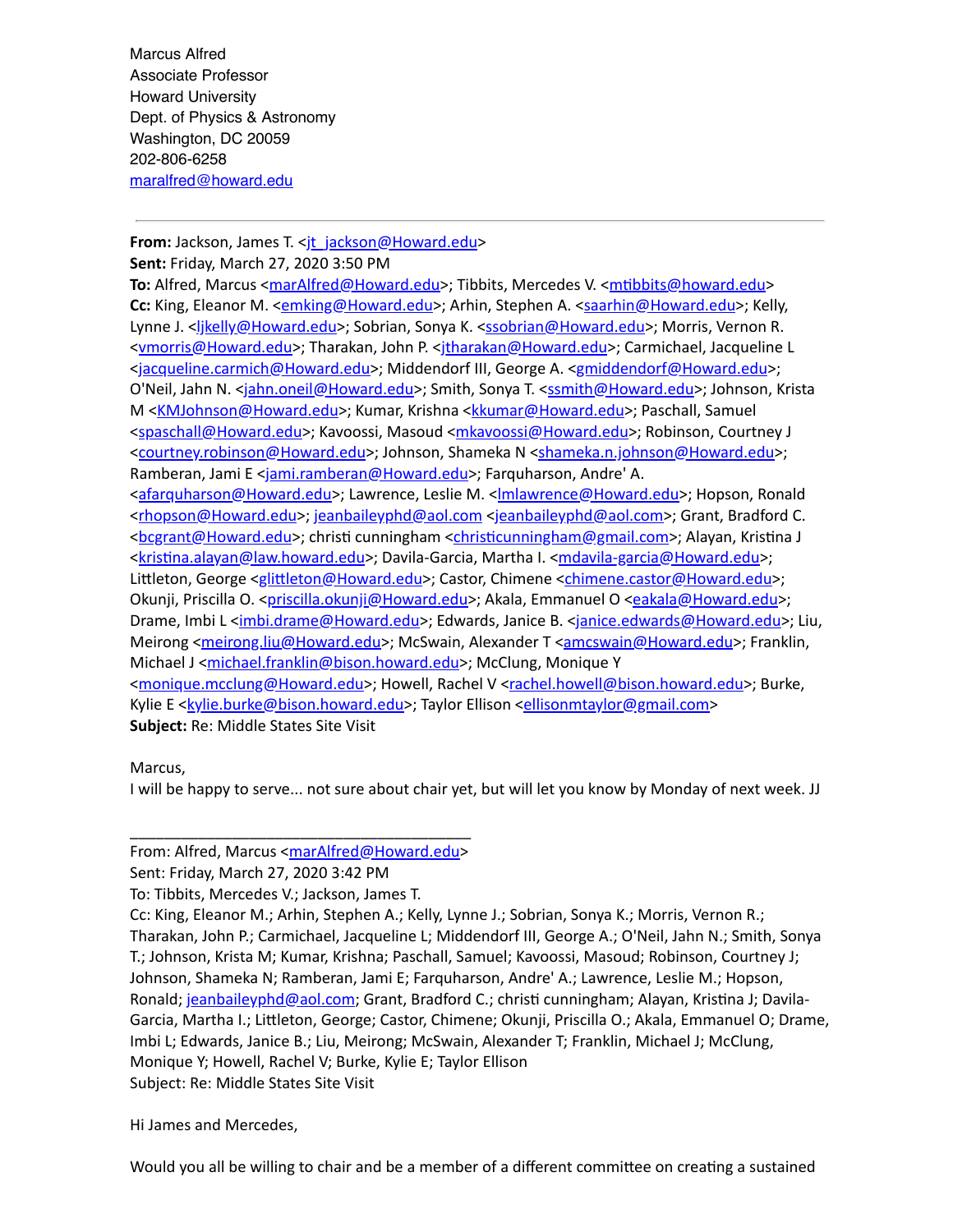online program from lessons learned? Mercedes, if I'm not mistaken, we've asked twice now to be put on the schedule - but I'll ask again.

Thanks,

Marcus

Marcus Alfred Associate Professor Howard University Dept. of Physics & Astronomy Washington, DC 20059 202-806-6258 [maralfred@howard.edu<mailto:maralfred@howard.edu](mailto:maralfred@howard.edu%3cmailto:maralfred@howard.edu)>

From: Tibbits, Mercedes V. <mtibbits@howard.edu>

Sent: Friday, March 27, 2020 3:01 PM

\_\_\_\_\_\_\_\_\_\_\_\_\_\_\_\_\_\_\_\_\_\_\_\_\_\_\_\_\_\_\_\_

To: Jackson, James T. [<jt\\_jackson@Howard.edu>](mailto:jt_jackson@Howard.edu); Alfred, Marcus <<u>[marAlfred@Howard.edu](mailto:marAlfred@Howard.edu)</u>> Cc: King, Eleanor M. <[emking@Howard.edu](mailto:emking@Howard.edu)>; Arhin, Stephen A. <[saarhin@Howard.edu>](mailto:saarhin@Howard.edu); Kelly, Lynne J. <<u>ljkelly@Howard.edu</u>>; Sobrian, Sonya K. <<u>ssobrian@Howard.edu</u>>; Morris, Vernon R. [<vmorris@Howard.edu>](mailto:vmorris@Howard.edu); Tharakan, John P. [<jtharakan@Howard.edu>](mailto:jtharakan@Howard.edu); Carmichael, Jacqueline L [<jacqueline.carmich@Howard.edu>](mailto:jacqueline.carmich@Howard.edu); Middendorf III, George A. [<gmiddendorf@Howard.edu](mailto:gmiddendorf@Howard.edu)>; O'Neil, Jahn N. <[jahn.oneil@Howard.edu>](mailto:jahn.oneil@Howard.edu); Smith, Sonya T. <[ssmith@Howard.edu](mailto:ssmith@Howard.edu)>; Johnson, Krista M <[KMJohnson@Howard.edu>](mailto:KMJohnson@Howard.edu); Kumar, Krishna <[kkumar@Howard.edu](mailto:kkumar@Howard.edu)>; Paschall, Samuel [<spaschall@Howard.edu](mailto:spaschall@Howard.edu)>; Kavoossi, Masoud <[mkavoossi@Howard.edu>](mailto:mkavoossi@Howard.edu); Robinson, Courtney J [<courtney.robinson@Howard.edu](mailto:courtney.robinson@Howard.edu)>; Johnson, Shameka N [<shameka.n.johnson@Howard.edu>](mailto:shameka.n.johnson@Howard.edu); Ramberan, Jami E <[jami.ramberan@Howard.edu](mailto:jami.ramberan@Howard.edu)>; Farquharson, Andre' A. [<afarquharson@Howard.edu](mailto:afarquharson@Howard.edu)>; Lawrence, Leslie M. <**Imlawrence@Howard.edu>**; Hopson, Ronald [<rhopson@Howard.edu>](mailto:rhopson@Howard.edu); [jeanbaileyphd@aol.com](mailto:jeanbaileyphd@aol.com) [<jeanbaileyphd@aol.com>](mailto:jeanbaileyphd@aol.com); Grant, Bradford C. [<bcgrant@Howard.edu>](mailto:bcgrant@Howard.edu); christi cunningham <christicunningham@gmail.com>; Alayan, Kristina J <kristina.alayan@law.howard.edu>; Davila-Garcia, Martha I. <[mdavila-garcia@Howard.edu](mailto:mdavila-garcia@Howard.edu)>; Littleton, George <glittleton@Howard.edu>; Castor, Chimene <[chimene.castor@Howard.edu](mailto:chimene.castor@Howard.edu)>; Okunji, Priscilla O. <[priscilla.okunji@Howard.edu](mailto:priscilla.okunji@Howard.edu)>; Akala, Emmanuel O [<eakala@Howard.edu](mailto:eakala@Howard.edu)>; Drame, Imbi L [<imbi.drame@Howard.edu>](mailto:imbi.drame@Howard.edu); Edwards, Janice B. [<janice.edwards@Howard.edu](mailto:janice.edwards@Howard.edu)>; Liu, Meirong [<meirong.liu@Howard.edu>](mailto:meirong.liu@Howard.edu); McSwain, Alexander T [<amcswain@Howard.edu](mailto:amcswain@Howard.edu)>; Franklin, Michael J [<michael.franklin@bison.howard.edu](mailto:michael.franklin@bison.howard.edu)>; McClung, Monique Y [<monique.mcclung@Howard.edu>](mailto:monique.mcclung@Howard.edu); Howell, Rachel V <[rachel.howell@bison.howard.edu>](mailto:rachel.howell@bison.howard.edu); Burke, Kylie E <kvlie.burke@bison.howard.edu>; Taylor Ellison <[ellisonmtaylor@gmail.com>](mailto:ellisonmtaylor@gmail.com); Tibbits, Mercedes V. <mtibbits@howard.edu> Subject: Middle States Site Visit

#### Colleagues,

I concur with James, about putting our experiences into creating good online classes.

On another note, I would strongly recommend that the Chair of the FS request that the Council of the FS be placed on the MSCHE site team's teleconference schedule ["… the physical site visit that was previously scheduled for April 15-17 will now be a virtual site visit within that same time period"].

The FS should act NOW to make this happen.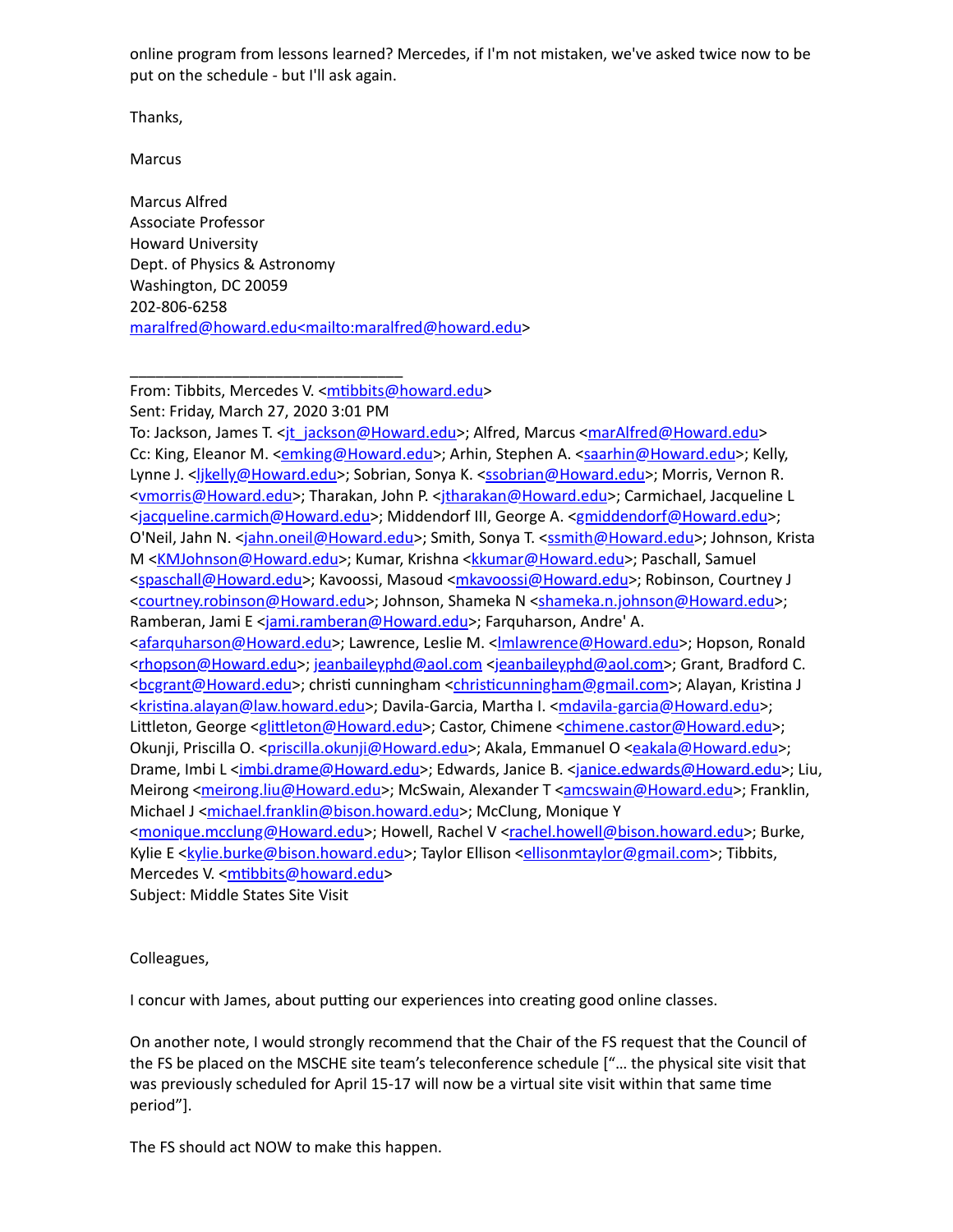Thank you,

Mercedes

From: Jackson, James T. Sent: Friday, March 27, 2020 2:20 PM To: Alfred, Marcus <[marAlfred@Howard.edu](mailto:marAlfred@Howard.edu)> Cc: King, Eleanor M. <[emking@Howard.edu](mailto:emking@Howard.edu)>; Arhin, Stephen A. <[saarhin@Howard.edu>](mailto:saarhin@Howard.edu); Kelly, Lynne J. <*ljkelly@Howard.edu>*; Sobrian, Sonya K. <[ssobrian@Howard.edu>](mailto:ssobrian@Howard.edu); Morris, Vernon R. [<vmorris@Howard.edu>](mailto:vmorris@Howard.edu); Tharakan, John P. [<jtharakan@Howard.edu>](mailto:jtharakan@Howard.edu); Carmichael, Jacqueline L [<jacqueline.carmich@Howard.edu>](mailto:jacqueline.carmich@Howard.edu); Middendorf III, George A. [<gmiddendorf@Howard.edu](mailto:gmiddendorf@Howard.edu)>; O'Neil, Jahn N. <[jahn.oneil@Howard.edu>](mailto:jahn.oneil@Howard.edu); Smith, Sonya T. <[ssmith@Howard.edu](mailto:ssmith@Howard.edu)>; Tibbits, Mercedes V. <**mtibbits@howard.edu>; Johnson, Krista M <[KMJohnson@Howard.edu](mailto:KMJohnson@Howard.edu)>; Kumar,** Krishna <[kkumar@Howard.edu>](mailto:kkumar@Howard.edu); Paschall, Samuel <[spaschall@Howard.edu>](mailto:spaschall@Howard.edu); Kavoossi, Masoud [<mkavoossi@Howard.edu](mailto:mkavoossi@Howard.edu)>; Robinson, Courtney J <[courtney.robinson@Howard.edu>](mailto:courtney.robinson@Howard.edu); Johnson, Shameka N [<shameka.n.johnson@Howard.edu](mailto:shameka.n.johnson@Howard.edu)>; Ramberan, Jami E [<jami.ramberan@Howard.edu>](mailto:jami.ramberan@Howard.edu); Farquharson, Andre' A. <**[afarquharson@Howard.edu](mailto:afarquharson@Howard.edu)>**; Lawrence, Leslie M. [<lmlawrence@Howard.edu>](mailto:lmlawrence@Howard.edu); Hopson, Ronald [<rhopson@Howard.edu>](mailto:rhopson@Howard.edu); [jeanbaileyphd@aol.com](mailto:jeanbaileyphd@aol.com); Grant, Bradford C. < <u>bcgrant@Howard.edu</u>>; christi cunningham < christicunningham@gmail.com>; Alayan, Kristina J <**kristina.alayan@law.howard.edu[>;](mailto:mdavila-garcia@Howard.edu) Davila-Garcia**, Martha I. <mdavilagarcia@Howard.edu>; Littleton, George <glittleton@Howard.edu>; Castor, Chimene [<chimene.castor@Howard.edu](mailto:chimene.castor@Howard.edu)>; Okunji, Priscilla O. <[priscilla.okunji@Howard.edu>](mailto:priscilla.okunji@Howard.edu); Akala, Emmanuel O [<eakala@Howard.edu>](mailto:eakala@Howard.edu); Drame, Imbi L <[imbi.drame@Howard.edu](mailto:imbi.drame@Howard.edu)>; Edwards, Janice B. [<janice.edwards@Howard.edu>](mailto:janice.edwards@Howard.edu); Liu, Meirong <[meirong.liu@Howard.edu>](mailto:meirong.liu@Howard.edu); McSwain, Alexander T [<amcswain@Howard.edu](mailto:amcswain@Howard.edu)>; Franklin, Michael J <[michael.franklin@bison.howard.edu](mailto:michael.franklin@bison.howard.edu)>; McClung, Monique Y <[monique.mcclung@Howard.edu>](mailto:monique.mcclung@Howard.edu); Howell, Rachel V [<rachel.howell@bison.howard.edu>](mailto:rachel.howell@bison.howard.edu); Burke, Kylie E [<kylie.burke@bison.howard.edu](mailto:kylie.burke@bison.howard.edu)>; Taylor Ellison [<ellisonmtaylor@gmail.com](mailto:ellisonmtaylor@gmail.com)>

Subject: Re: HUSA proposal and FS response

Marcus,

I'm wondering if this task force's charge might be a little late. It seems to me that this work/recommendations should have come before the decision to move to the online format. Having a task force address unintended consequences won't do much to help now. It seems to me that a better use of the task force would be to help the university create a sustained online program from lessons learned from our current situation. Just an opinion. Stay well everybody. J. Jackson

Sent from my iPhone

On Mar 27, 2020, at 2:04 PM, Alfred, Marcus [<marAlfred@howard.edu<mailto:marAlfred@howard.edu](mailto:marAlfred@howard.edu%3cmailto:marAlfred@howard.edu)>> wrote: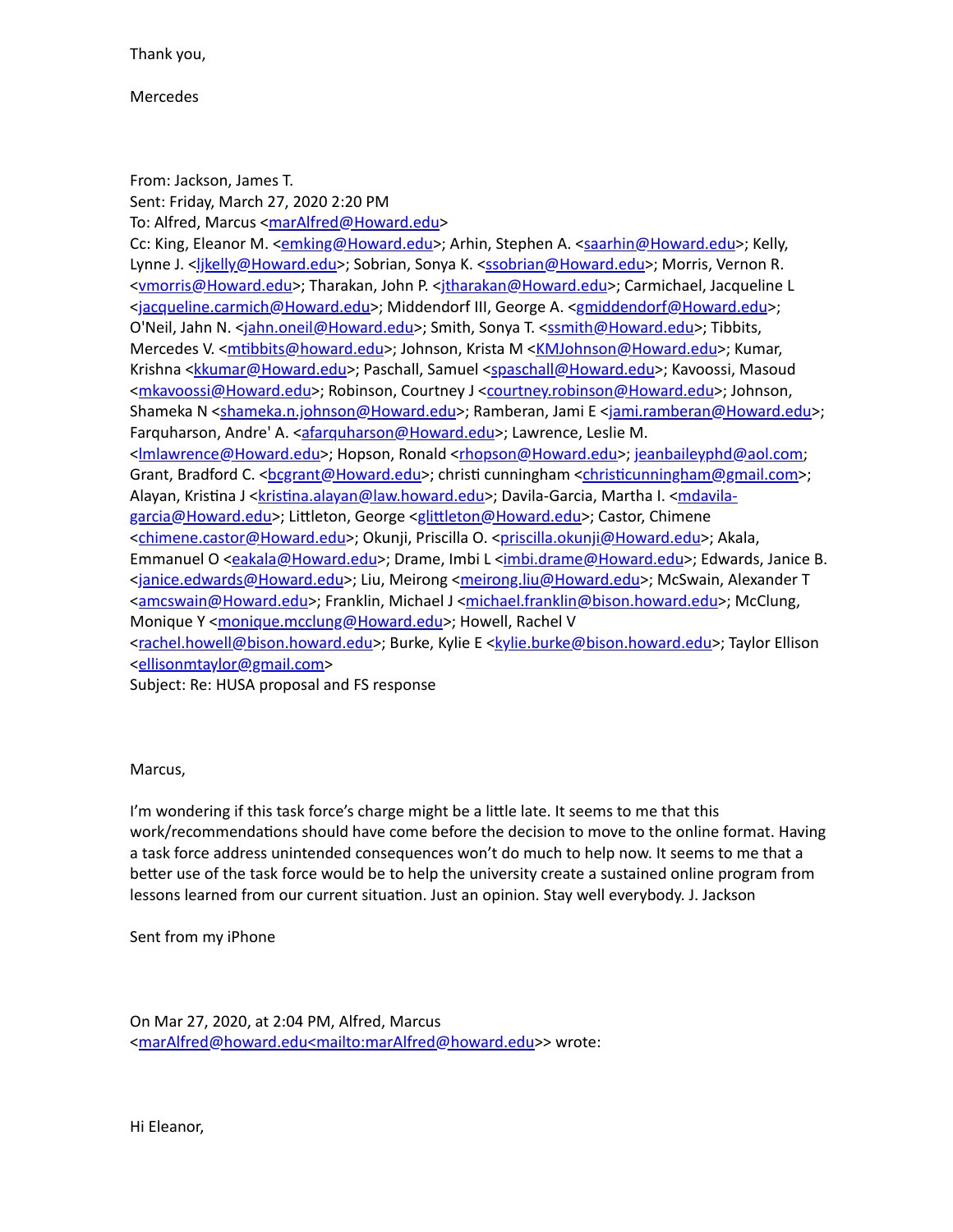The task force's charge is to make recommendations to the council about telework/remote instruction at HU. But they would also make recommendations on the consequences of the administration and board's P/F decision. My guess is that the administration's implementation is going to have some bad unintended consequences.

I hope the task force can make recommendations that can help faculty minimize the damage from these and other telework/online learning consequences. I think we are all on the same page (?) - try to do the best with what we've got, while we watch this global tragedy slowly unfold.

Thanks for what you are doing. This thanks also goes to all the council, and both HUSA and HUSO leadership. I pray we all make really good decisions in the coming months.

Stay safe,

Marcus

Marcus Alfred

Associate Professor

Howard University

Dept. of Physics & Astronomy

\_\_\_\_\_\_\_\_\_\_\_\_\_\_\_\_\_\_\_\_\_\_\_\_\_\_\_\_\_\_\_\_

Washington, DC 20059

202-806-6258

[maralfred@howard.edu<mailto:maralfred@howard.edu](mailto:maralfred@howard.edu%3cmailto:maralfred@howard.edu)>

From: King, Eleanor M. <**[emking@Howard.edu<mailto:emking@Howard.edu>](mailto:emking@Howard.edu%3cmailto:emking@Howard.edu)>** Sent: Friday, March 27, 2020 12:31 PM

To: Alfred, Marcus <[marAlfred@Howard.edu<mailto:marAlfred@Howard.edu>](mailto:marAlfred@Howard.edu%3cmailto:marAlfred@Howard.edu)>; Arhin, Stephen A. [<saarhin@Howard.edu<mailto:saarhin@Howard.edu>](mailto:saarhin@Howard.edu%3cmailto:saarhin@Howard.edu)>; Kelly, Lynne J.

[<sup>&</sup>lt;ljkelly@Howard.edu<mailto:ljkelly@Howard.edu](mailto:ljkelly@Howard.edu%3cmailto:ljkelly@Howard.edu)>>; Sobrian, Sonya K.

[<sup>&</sup>lt;ssobrian@Howard.edu<mailto:ssobrian@Howard.edu>](mailto:ssobrian@Howard.edu%3cmailto:ssobrian@Howard.edu)>; Morris, Vernon R.

<sup>&</sup>lt;<u>vmorris@Howard.edu<mailto:vmorris@Howard.edu</u>>>; Tharakan, John P.

[<sup>&</sup>lt;jtharakan@Howard.edu<mailto:jtharakan@Howard.edu>](mailto:jtharakan@Howard.edu%3cmailto:jtharakan@Howard.edu)>; Carmichael, Jacqueline L

[<sup>&</sup>lt;jacqueline.carmich@Howard.edu<mailto:jacqueline.carmich@Howard.edu>](mailto:jacqueline.carmich@Howard.edu%3cmailto:jacqueline.carmich@Howard.edu)>; Middendorf III,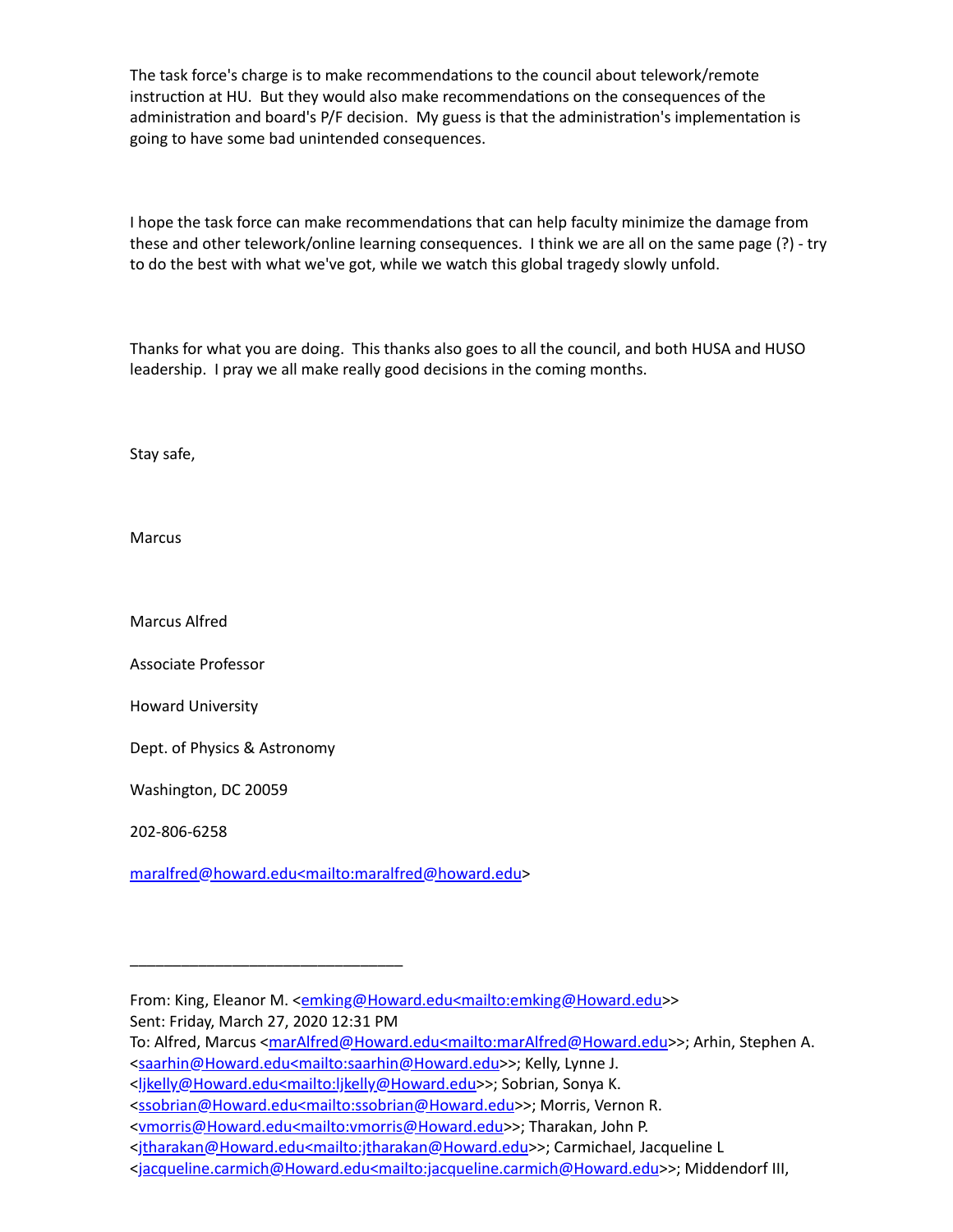George A. [<gmiddendorf@Howard.edu<mailto:gmiddendorf@Howard.edu](mailto:gmiddendorf@Howard.edu%3cmailto:gmiddendorf@Howard.edu)>>; O'Neil, Jahn N. [<jahn.oneil@Howard.edu<mailto:jahn.oneil@Howard.edu](mailto:jahn.oneil@Howard.edu%3cmailto:jahn.oneil@Howard.edu)>>; Smith, Sonya T. [<ssmith@Howard.edu<mailto:ssmith@Howard.edu](mailto:ssmith@Howard.edu%3cmailto:ssmith@Howard.edu)>>; Tibbits, Mercedes V. <mtibbits@howard.edu<mailto:mtibbits@howard.edu>>; Johnson, Krista M [<KMJohnson@Howard.edu<mailto:KMJohnson@Howard.edu](mailto:KMJohnson@Howard.edu%3cmailto:KMJohnson@Howard.edu)>>; Kumar, Krishna [<kkumar@Howard.edu<mailto:kkumar@Howard.edu](mailto:kkumar@Howard.edu%3cmailto:kkumar@Howard.edu)>>; Paschall, Samuel [<spaschall@Howard.edu<mailto:spaschall@Howard.edu>](mailto:spaschall@Howard.edu%3cmailto:spaschall@Howard.edu)>; Kavoossi, Masoud [<mkavoossi@Howard.edu<mailto:mkavoossi@Howard.edu](mailto:mkavoossi@Howard.edu%3cmailto:mkavoossi@Howard.edu)>>; Robinson, Courtney J [<courtney.robinson@Howard.edu<mailto:courtney.robinson@Howard.edu](mailto:courtney.robinson@Howard.edu%3cmailto:courtney.robinson@Howard.edu)>>; Johnson, Shameka N [<shameka.n.johnson@Howard.edu<mailto:shameka.n.johnson@Howard.edu>](mailto:shameka.n.johnson@Howard.edu%3cmailto:shameka.n.johnson@Howard.edu)>; Ramberan, Jami E [<jami.ramberan@Howard.edu<mailto:jami.ramberan@Howard.edu>](mailto:jami.ramberan@Howard.edu%3cmailto:jami.ramberan@Howard.edu)>; Farquharson, Andre' A. [<afarquharson@Howard.edu<mailto:afarquharson@Howard.edu](mailto:afarquharson@Howard.edu%3cmailto:afarquharson@Howard.edu)>>; Lawrence, Leslie M. [<lmlawrence@Howard.edu<mailto:lmlawrence@Howard.edu>](mailto:lmlawrence@Howard.edu%3cmailto:lmlawrence@Howard.edu)>; Hopson, Ronald [<rhopson@Howard.edu<mailto:rhopson@Howard.edu>](mailto:rhopson@Howard.edu%3cmailto:rhopson@Howard.edu)>; [jeanbaileyphd@aol.com<mailto:jeanbaileyphd@aol.com](mailto:jeanbaileyphd@aol.com%3cmailto:jeanbaileyphd@aol.com)> [<jeanbaileyphd@aol.com<mailto:jeanbaileyphd@aol.com>](mailto:jeanbaileyphd@aol.com%3cmailto:jeanbaileyphd@aol.com)>; Jackson, James T. [<jt\\_jackson@Howard.edu<mailto:jt\\_jackson@Howard.edu>](mailto:jt_jackson@Howard.edu%3cmailto:jt_jackson@Howard.edu)>; Grant, Bradford C. [<bcgrant@Howard.edu<mailto:bcgrant@Howard.edu](mailto:bcgrant@Howard.edu%3cmailto:bcgrant@Howard.edu)>>; christi cunningham <christicunningham@gmail.com<mailto:christicunningham@gmail.com>>; Alayan, Kristina J <kristina.alayan@law.howard.edu<mailto:kristina.alayan@law.howard.edu>>; Davila-Garcia, Martha I. [<mdavila-garcia@Howard.edu<mailto:mdavila-garcia@Howard.edu>](mailto:mdavila-garcia@Howard.edu%3cmailto:mdavila-garcia@Howard.edu)>; Littleton, George <glittleton@Howard.edu<mailto:glittleton@Howard.edu>>; Castor, Chimene [<chimene.castor@Howard.edu<mailto:chimene.castor@Howard.edu](mailto:chimene.castor@Howard.edu%3cmailto:chimene.castor@Howard.edu)>>; Okunji, Priscilla O. [<priscilla.okunji@Howard.edu<mailto:priscilla.okunji@Howard.edu>](mailto:priscilla.okunji@Howard.edu%3cmailto:priscilla.okunji@Howard.edu)>; Akala, Emmanuel O [<eakala@Howard.edu<mailto:eakala@Howard.edu>](mailto:eakala@Howard.edu%3cmailto:eakala@Howard.edu)>; Drame, Imbi L [<imbi.drame@Howard.edu<mailto:imbi.drame@Howard.edu](mailto:imbi.drame@Howard.edu%3cmailto:imbi.drame@Howard.edu)>>; Edwards, Janice B. [<janice.edwards@Howard.edu<mailto:janice.edwards@Howard.edu>](mailto:janice.edwards@Howard.edu%3cmailto:janice.edwards@Howard.edu)>; Liu, Meirong [<meirong.liu@Howard.edu<mailto:meirong.liu@Howard.edu](mailto:meirong.liu@Howard.edu%3cmailto:meirong.liu@Howard.edu)>>; McSwain, Alexander T [<amcswain@Howard.edu<mailto:amcswain@Howard.edu](mailto:amcswain@Howard.edu%3cmailto:amcswain@Howard.edu)>> Cc: Franklin, Michael J [<michael.franklin@bison.howard.edu<mailto:michael.franklin@bison.howard.edu](mailto:michael.franklin@bison.howard.edu%3cmailto:michael.franklin@bison.howard.edu)>>; McClung, Monique Y <[monique.mcclung@Howard.edu<mailto:monique.mcclung@Howard.edu](mailto:monique.mcclung@Howard.edu%3cmailto:monique.mcclung@Howard.edu)>>; Howell, Rachel V <[rachel.howell@bison.howard.edu<mailto:rachel.howell@bison.howard.edu](mailto:rachel.howell@bison.howard.edu%3cmailto:rachel.howell@bison.howard.edu)>>; Burke, Kylie E <**kylie.burke@bison.howard.edu<mailto:kylie.burke@bison.howard.edu>>; Taylor Ellison** 

[<ellisonmtaylor@gmail.com<mailto:ellisonmtaylor@gmail.com>](mailto:ellisonmtaylor@gmail.com%3cmailto:ellisonmtaylor@gmail.com)>

Subject: Re: HUSA proposal and FS response

Hi, back: If the administration is announcing its position today, then it would be the task of the entire FSC to react to that, in approval or not. That is, Dr. Wutoh already has our input for today's decision in the letter that you wrote. If the administration does not concur with what we supported, then we can have a discussion about that and decide what to do; if it implements the P/F plan, we can comment publicly about it, though, based on the current online discussion, a number of our more vocal colleagues will be incensed that we supported it (I don't understand their position myself, but that's a different discussion). In any case, I don't really see the point of us coming up with separate recommendations, as the decision will already have been made.

Am I missing something here?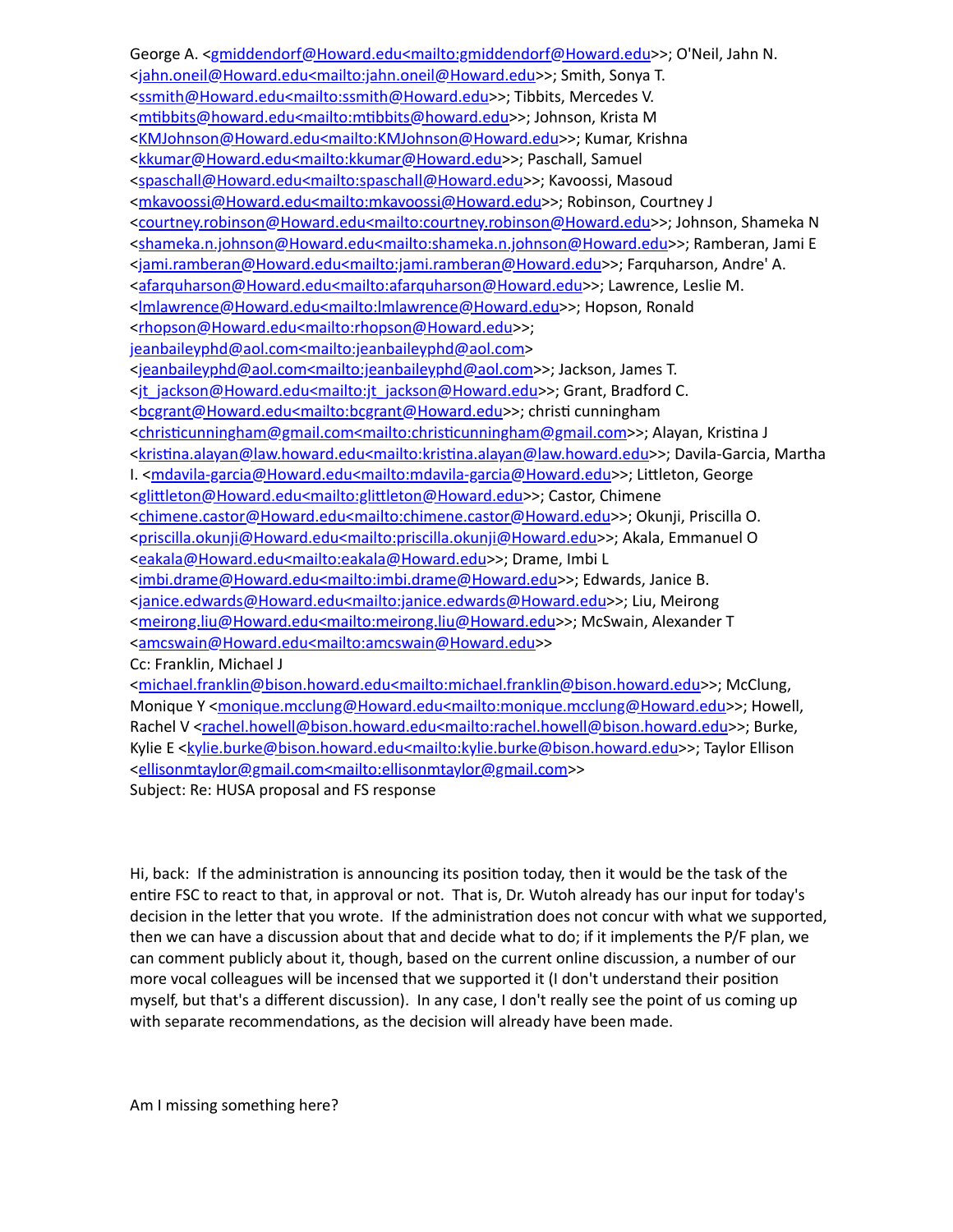best,

E.

Eleanor M. King, Ph.D. Department of Sociology and Criminology Howard University Downing 1124

\_\_\_\_\_\_\_\_\_\_\_\_\_\_\_\_\_\_\_\_\_\_\_\_\_\_\_\_\_\_\_\_

2300 6th Street, NW Washington, D.C. 20059

202-806-5225

From: Alfred, Marcus <[marAlfred@Howard.edu<mailto:marAlfred@Howard.edu](mailto:marAlfred@Howard.edu%3cmailto:marAlfred@Howard.edu)>> Sent: Friday, March 27, 2020 6:45 AM To: Arhin, Stephen A. <[saarhin@Howard.edu<mailto:saarhin@Howard.edu>](mailto:saarhin@Howard.edu%3cmailto:saarhin@Howard.edu)>; King, Eleanor M. [<emking@Howard.edu<mailto:emking@Howard.edu>](mailto:emking@Howard.edu%3cmailto:emking@Howard.edu)>; Kelly, Lynne J. [<ljkelly@Howard.edu<mailto:ljkelly@Howard.edu](mailto:ljkelly@Howard.edu%3cmailto:ljkelly@Howard.edu)>>; Sobrian, Sonya K. [<ssobrian@Howard.edu<mailto:ssobrian@Howard.edu>](mailto:ssobrian@Howard.edu%3cmailto:ssobrian@Howard.edu)>; Morris, Vernon R. [<vmorris@Howard.edu<mailto:vmorris@Howard.edu>](mailto:vmorris@Howard.edu%3cmailto:vmorris@Howard.edu)>; Tharakan, John P. [<jtharakan@Howard.edu<mailto:jtharakan@Howard.edu>](mailto:jtharakan@Howard.edu%3cmailto:jtharakan@Howard.edu)>; Carmichael, Jacqueline L [<jacqueline.carmich@Howard.edu<mailto:jacqueline.carmich@Howard.edu>](mailto:jacqueline.carmich@Howard.edu%3cmailto:jacqueline.carmich@Howard.edu)>; Middendorf III, George A. [<gmiddendorf@Howard.edu<mailto:gmiddendorf@Howard.edu](mailto:gmiddendorf@Howard.edu%3cmailto:gmiddendorf@Howard.edu)>>; O'Neil, Jahn N. [<jahn.oneil@Howard.edu<mailto:jahn.oneil@Howard.edu](mailto:jahn.oneil@Howard.edu%3cmailto:jahn.oneil@Howard.edu)>>; Smith, Sonya T. [<ssmith@Howard.edu<mailto:ssmith@Howard.edu](mailto:ssmith@Howard.edu%3cmailto:ssmith@Howard.edu)>>; Tibbits, Mercedes V. <mtibbits@howard.edu<mailto:mtibbits@howard.edu>>; Johnson, Krista M [<KMJohnson@Howard.edu<mailto:KMJohnson@Howard.edu](mailto:KMJohnson@Howard.edu%3cmailto:KMJohnson@Howard.edu)>>; Kumar, Krishna [<kkumar@Howard.edu<mailto:kkumar@Howard.edu](mailto:kkumar@Howard.edu%3cmailto:kkumar@Howard.edu)>>; Paschall, Samuel [<spaschall@Howard.edu<mailto:spaschall@Howard.edu>](mailto:spaschall@Howard.edu%3cmailto:spaschall@Howard.edu)>; Kavoossi, Masoud [<mkavoossi@Howard.edu<mailto:mkavoossi@Howard.edu](mailto:mkavoossi@Howard.edu%3cmailto:mkavoossi@Howard.edu)>>; Robinson, Courtney J [<courtney.robinson@Howard.edu<mailto:courtney.robinson@Howard.edu](mailto:courtney.robinson@Howard.edu%3cmailto:courtney.robinson@Howard.edu)>>; Johnson, Shameka N [<shameka.n.johnson@Howard.edu<mailto:shameka.n.johnson@Howard.edu>](mailto:shameka.n.johnson@Howard.edu%3cmailto:shameka.n.johnson@Howard.edu)>; Ramberan, Jami E [<jami.ramberan@Howard.edu<mailto:jami.ramberan@Howard.edu>](mailto:jami.ramberan@Howard.edu%3cmailto:jami.ramberan@Howard.edu)>; Farquharson, Andre' A. [<afarquharson@Howard.edu<mailto:afarquharson@Howard.edu](mailto:afarquharson@Howard.edu%3cmailto:afarquharson@Howard.edu)>>; Lawrence, Leslie M. [<lmlawrence@Howard.edu<mailto:lmlawrence@Howard.edu>](mailto:lmlawrence@Howard.edu%3cmailto:lmlawrence@Howard.edu)>; Hopson, Ronald [<rhopson@Howard.edu<mailto:rhopson@Howard.edu>](mailto:rhopson@Howard.edu%3cmailto:rhopson@Howard.edu)>; [jeanbaileyphd@aol.com<mailto:jeanbaileyphd@aol.com](mailto:jeanbaileyphd@aol.com%3cmailto:jeanbaileyphd@aol.com)> [<jeanbaileyphd@aol.com<mailto:jeanbaileyphd@aol.com>](mailto:jeanbaileyphd@aol.com%3cmailto:jeanbaileyphd@aol.com)>; Jackson, James T. [<jt\\_jackson@Howard.edu<mailto:jt\\_jackson@Howard.edu>](mailto:jt_jackson@Howard.edu%3cmailto:jt_jackson@Howard.edu)>; Grant, Bradford C. [<bcgrant@Howard.edu<mailto:bcgrant@Howard.edu](mailto:bcgrant@Howard.edu%3cmailto:bcgrant@Howard.edu)>>; christi cunningham <christicunningham@gmail.com<mailto:christicunningham@gmail.com>>; Alayan, Kristina J <kristina.alayan@law.howard.edu<mailto:kristina.alayan@law.howard.edu>>; Davila-Garcia, Martha I. [<mdavila-garcia@Howard.edu<mailto:mdavila-garcia@Howard.edu>](mailto:mdavila-garcia@Howard.edu%3cmailto:mdavila-garcia@Howard.edu)>; Littleton, George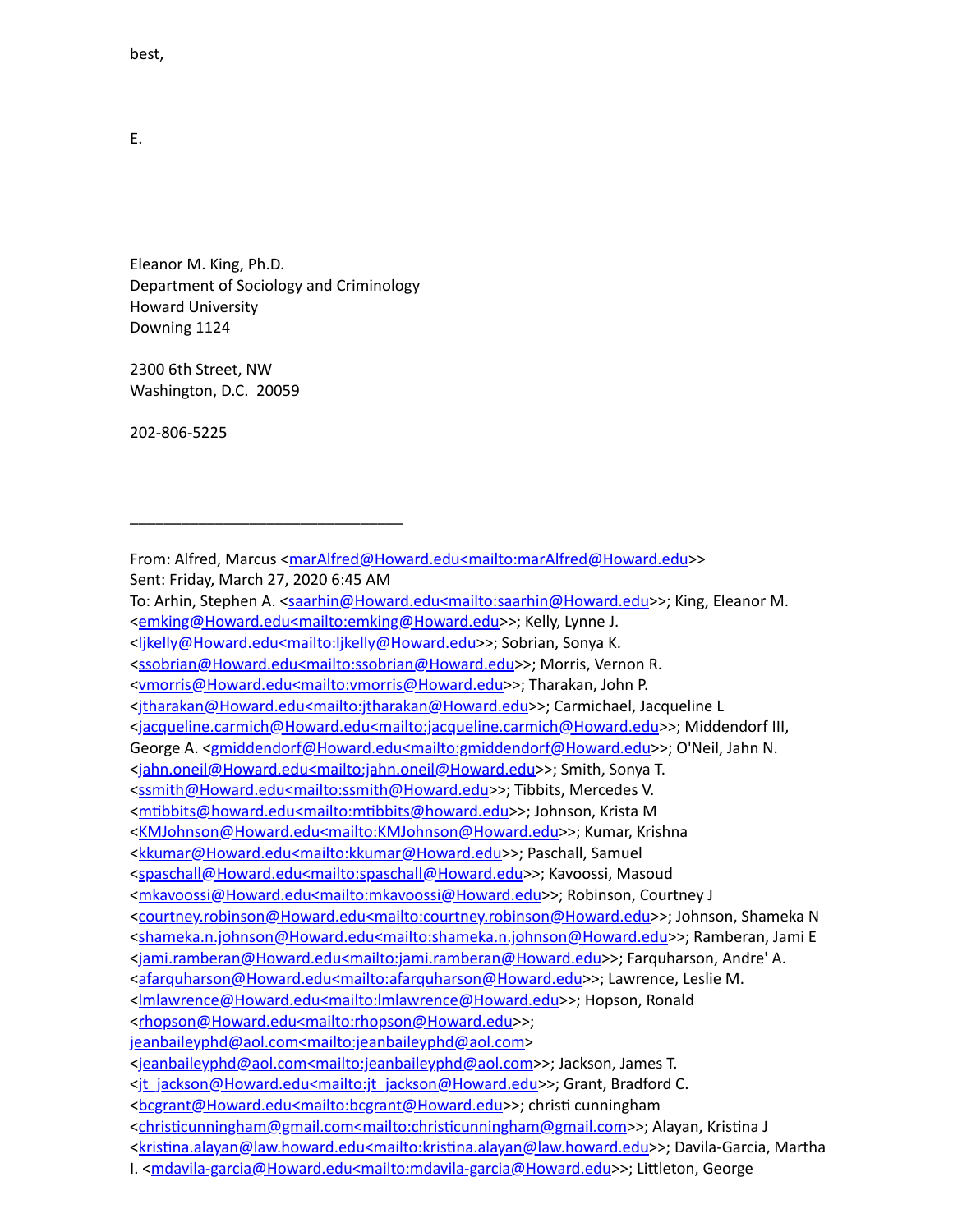| <glittleton@howard.edu<mailto:glittleton@howard.edu>&gt;; Castor, Chimene</glittleton@howard.edu<mailto:glittleton@howard.edu>                                          |
|-------------------------------------------------------------------------------------------------------------------------------------------------------------------------|
| <chimene.castor@howard.edu<mailto:chimene.castor@howard.edu>&gt;; Okunji, Priscilla O.</chimene.castor@howard.edu<mailto:chimene.castor@howard.edu>                     |
| <priscilla.okunji@howard.edu<mailto:priscilla.okunji@howard.edu>&gt;; Akala, Emmanuel O</priscilla.okunji@howard.edu<mailto:priscilla.okunji@howard.edu>                |
| <eakala@howard.edu<mailto:eakala@howard.edu>&gt;; Drame, Imbi L</eakala@howard.edu<mailto:eakala@howard.edu>                                                            |
| <imbi.drame@howard.edu<mailto:imbi.drame@howard.edu>&gt;; Edwards, Janice B.</imbi.drame@howard.edu<mailto:imbi.drame@howard.edu>                                       |
| <janice.edwards@howard.edu<mailto:janice.edwards@howard.edu>&gt;; Liu, Meirong</janice.edwards@howard.edu<mailto:janice.edwards@howard.edu>                             |
| <meirong.liu@howard.edu<mailto:meirong.liu@howard.edu>&gt;; McSwain, Alexander T</meirong.liu@howard.edu<mailto:meirong.liu@howard.edu>                                 |
| <amcswain@howard.edu<mailto:amcswain@howard.edu>&gt;</amcswain@howard.edu<mailto:amcswain@howard.edu>                                                                   |
| Cc: Franklin, Michael J                                                                                                                                                 |
| <michael.franklin@bison.howard.edu<mailto:michael.franklin@bison.howard.edu>&gt;; McClung,</michael.franklin@bison.howard.edu<mailto:michael.franklin@bison.howard.edu> |
| Monique Y <monique.mcclung@howard.edu<mailto:monique.mcclung@howard.edu>&gt;; Howell,</monique.mcclung@howard.edu<mailto:monique.mcclung@howard.edu>                    |
| Rachel V <rachel.howell@bison.howard.edu<mailto:rachel.howell@bison.howard.edu>&gt;; Burke,</rachel.howell@bison.howard.edu<mailto:rachel.howell@bison.howard.edu>      |
| Kylie E <kylie.burke@bison.howard.edu<mailto:kylie.burke@bison.howard.edu>&gt;; Taylor Ellison</kylie.burke@bison.howard.edu<mailto:kylie.burke@bison.howard.edu>       |
| <ellisonmtaylor@gmail.com<mailto:ellisonmtaylor@gmail.com>&gt;</ellisonmtaylor@gmail.com<mailto:ellisonmtaylor@gmail.com>                                               |
| Subject: Re: HUSA proposal and FS response                                                                                                                              |
|                                                                                                                                                                         |

Good morning,

I think we might've got our wires crossed. Eleanor and Stephen, Dr. Wutoh said he'd announce the administration's position today. Let me know how you'd like to proceed? I'll put the task force together over the next week, and the charge is to make recommendations for the senate regarding telework/remote instruction. The consequences of the administration and board's position will be part of their charge.

Stay safe,

Marcus

Marcus Alfred

Associate Professor

Howard University

Dept. of Physics & Astronomy

Washington, DC 20059

202-806-6258

[maralfred@howard.edu<mailto:maralfred@howard.edu](mailto:maralfred@howard.edu%3cmailto:maralfred@howard.edu)>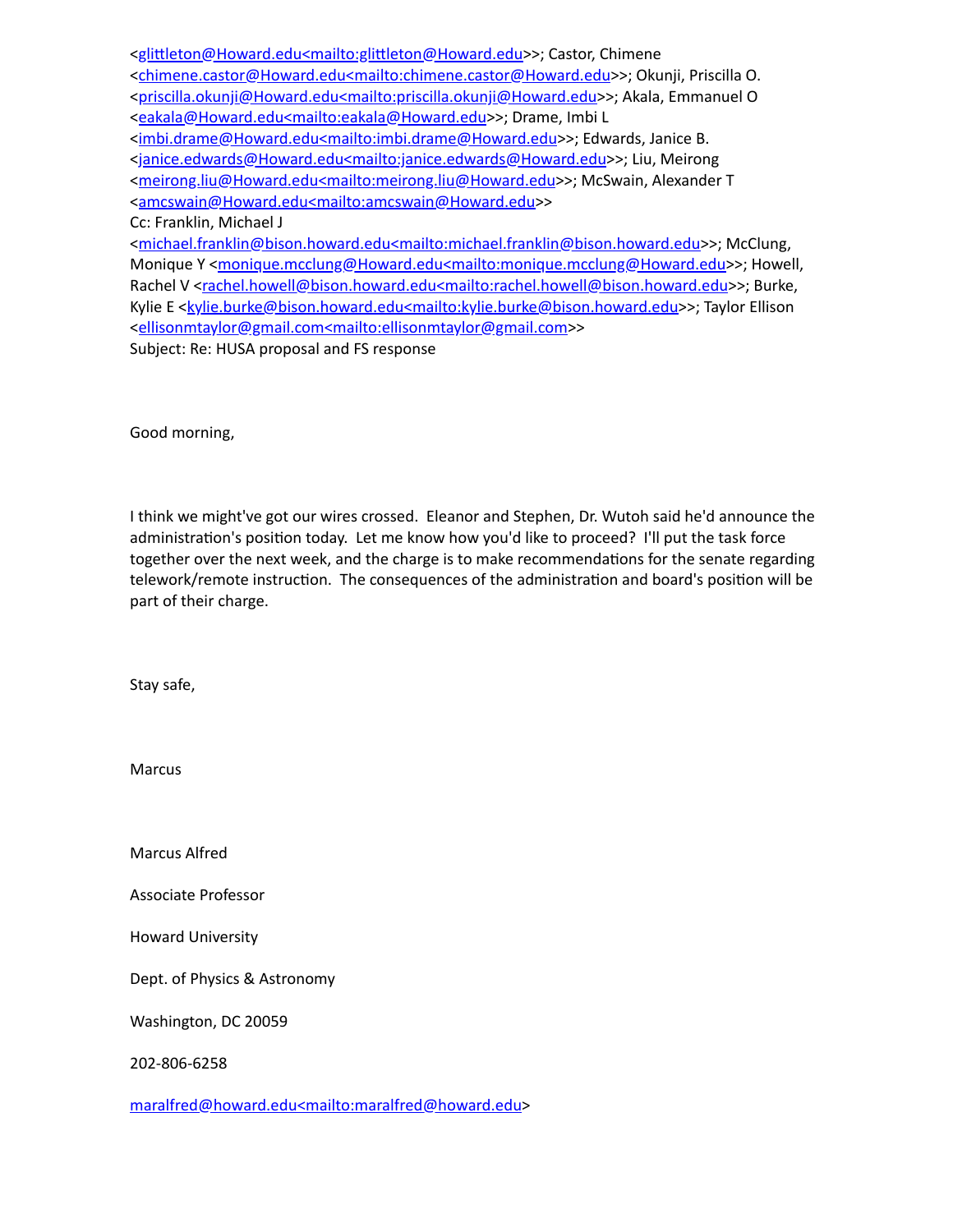# \_\_\_\_\_\_\_\_\_\_\_\_\_\_\_\_\_\_\_\_\_\_\_\_\_\_\_\_\_\_\_\_

From: Alfred, Marcus <[marAlfred@Howard.edu<mailto:marAlfred@Howard.edu](mailto:marAlfred@Howard.edu%3cmailto:marAlfred@Howard.edu)>> Sent: Thursday, March 26, 2020 12:02 PM To: Arhin, Stephen A. <[saarhin@Howard.edu<mailto:saarhin@Howard.edu>](mailto:saarhin@Howard.edu%3cmailto:saarhin@Howard.edu)>; King, Eleanor M. [<emking@Howard.edu<mailto:emking@Howard.edu>](mailto:emking@Howard.edu%3cmailto:emking@Howard.edu)>; Kelly, Lynne J. [<ljkelly@Howard.edu<mailto:ljkelly@Howard.edu](mailto:ljkelly@Howard.edu%3cmailto:ljkelly@Howard.edu)>>; Sobrian, Sonya K. [<ssobrian@Howard.edu<mailto:ssobrian@Howard.edu>](mailto:ssobrian@Howard.edu%3cmailto:ssobrian@Howard.edu)>; Morris, Vernon R. [<vmorris@Howard.edu<mailto:vmorris@Howard.edu>](mailto:vmorris@Howard.edu%3cmailto:vmorris@Howard.edu)>; Tharakan, John P. [<jtharakan@Howard.edu<mailto:jtharakan@Howard.edu>](mailto:jtharakan@Howard.edu%3cmailto:jtharakan@Howard.edu)>; Carmichael, Jacqueline L [<jacqueline.carmich@Howard.edu<mailto:jacqueline.carmich@Howard.edu>](mailto:jacqueline.carmich@Howard.edu%3cmailto:jacqueline.carmich@Howard.edu)>; Middendorf III, George A. [<gmiddendorf@Howard.edu<mailto:gmiddendorf@Howard.edu](mailto:gmiddendorf@Howard.edu%3cmailto:gmiddendorf@Howard.edu)>>; O'Neil, Jahn N. [<jahn.oneil@Howard.edu<mailto:jahn.oneil@Howard.edu](mailto:jahn.oneil@Howard.edu%3cmailto:jahn.oneil@Howard.edu)>>; Smith, Sonya T. [<ssmith@Howard.edu<mailto:ssmith@Howard.edu](mailto:ssmith@Howard.edu%3cmailto:ssmith@Howard.edu)>>; Tibbits, Mercedes V. <mtibbits@howard.edu<mailto:mtibbits@howard.edu>>; Johnson, Krista M [<KMJohnson@Howard.edu<mailto:KMJohnson@Howard.edu](mailto:KMJohnson@Howard.edu%3cmailto:KMJohnson@Howard.edu)>>; Kumar, Krishna [<kkumar@Howard.edu<mailto:kkumar@Howard.edu](mailto:kkumar@Howard.edu%3cmailto:kkumar@Howard.edu)>>; Paschall, Samuel [<spaschall@Howard.edu<mailto:spaschall@Howard.edu>](mailto:spaschall@Howard.edu%3cmailto:spaschall@Howard.edu)>; Kavoossi, Masoud [<mkavoossi@Howard.edu<mailto:mkavoossi@Howard.edu](mailto:mkavoossi@Howard.edu%3cmailto:mkavoossi@Howard.edu)>>; Robinson, Courtney J [<courtney.robinson@Howard.edu<mailto:courtney.robinson@Howard.edu](mailto:courtney.robinson@Howard.edu%3cmailto:courtney.robinson@Howard.edu)>>; Johnson, Shameka N [<shameka.n.johnson@Howard.edu<mailto:shameka.n.johnson@Howard.edu>](mailto:shameka.n.johnson@Howard.edu%3cmailto:shameka.n.johnson@Howard.edu)>; Ramberan, Jami E [<jami.ramberan@Howard.edu<mailto:jami.ramberan@Howard.edu>](mailto:jami.ramberan@Howard.edu%3cmailto:jami.ramberan@Howard.edu)>; Farquharson, Andre' A. [<afarquharson@Howard.edu<mailto:afarquharson@Howard.edu](mailto:afarquharson@Howard.edu%3cmailto:afarquharson@Howard.edu)>>; Lawrence, Leslie M. [<lmlawrence@Howard.edu<mailto:lmlawrence@Howard.edu>](mailto:lmlawrence@Howard.edu%3cmailto:lmlawrence@Howard.edu)>; Hopson, Ronald [<rhopson@Howard.edu<mailto:rhopson@Howard.edu>](mailto:rhopson@Howard.edu%3cmailto:rhopson@Howard.edu)>; [jeanbaileyphd@aol.com<mailto:jeanbaileyphd@aol.com](mailto:jeanbaileyphd@aol.com%3cmailto:jeanbaileyphd@aol.com)> [<jeanbaileyphd@aol.com<mailto:jeanbaileyphd@aol.com>](mailto:jeanbaileyphd@aol.com%3cmailto:jeanbaileyphd@aol.com)>; Jackson, James T. [<jt\\_jackson@Howard.edu<mailto:jt\\_jackson@Howard.edu>](mailto:jt_jackson@Howard.edu%3cmailto:jt_jackson@Howard.edu)>; Grant, Bradford C. [<bcgrant@Howard.edu<mailto:bcgrant@Howard.edu](mailto:bcgrant@Howard.edu%3cmailto:bcgrant@Howard.edu)>>; christi cunningham <christicunningham@gmail.com<mailto:christicunningham@gmail.com>>; Alayan, Kristina J <kristina.alayan@law.howard.edu<mailto:kristina.alayan@law.howard.edu>>; Davila-Garcia, Martha I. [<mdavila-garcia@Howard.edu<mailto:mdavila-garcia@Howard.edu>](mailto:mdavila-garcia@Howard.edu%3cmailto:mdavila-garcia@Howard.edu)>; Littleton, George <glittleton@Howard.edu<mailto:glittleton@Howard.edu>>; Castor, Chimene [<chimene.castor@Howard.edu<mailto:chimene.castor@Howard.edu](mailto:chimene.castor@Howard.edu%3cmailto:chimene.castor@Howard.edu)>>; Okunji, Priscilla O. [<priscilla.okunji@Howard.edu<mailto:priscilla.okunji@Howard.edu>](mailto:priscilla.okunji@Howard.edu%3cmailto:priscilla.okunji@Howard.edu)>; Akala, Emmanuel O [<eakala@Howard.edu<mailto:eakala@Howard.edu>](mailto:eakala@Howard.edu%3cmailto:eakala@Howard.edu)>; Drame, Imbi L [<imbi.drame@Howard.edu<mailto:imbi.drame@Howard.edu](mailto:imbi.drame@Howard.edu%3cmailto:imbi.drame@Howard.edu)>>; Edwards, Janice B. [<janice.edwards@Howard.edu<mailto:janice.edwards@Howard.edu>](mailto:janice.edwards@Howard.edu%3cmailto:janice.edwards@Howard.edu)>; Liu, Meirong [<meirong.liu@Howard.edu<mailto:meirong.liu@Howard.edu](mailto:meirong.liu@Howard.edu%3cmailto:meirong.liu@Howard.edu)>>; McSwain, Alexander T [<amcswain@Howard.edu<mailto:amcswain@Howard.edu](mailto:amcswain@Howard.edu%3cmailto:amcswain@Howard.edu)>> Cc: Franklin, Michael J [<michael.franklin@bison.howard.edu<mailto:michael.franklin@bison.howard.edu](mailto:michael.franklin@bison.howard.edu%3cmailto:michael.franklin@bison.howard.edu)>>; McClung, Monique Y <[monique.mcclung@Howard.edu<mailto:monique.mcclung@Howard.edu](mailto:monique.mcclung@Howard.edu%3cmailto:monique.mcclung@Howard.edu)>>; Howell, Rachel V <[rachel.howell@bison.howard.edu<mailto:rachel.howell@bison.howard.edu](mailto:rachel.howell@bison.howard.edu%3cmailto:rachel.howell@bison.howard.edu)>>; Burke, Kylie E [<kylie.burke@bison.howard.edu<mailto:kylie.burke@bison.howard.edu>](mailto:kylie.burke@bison.howard.edu%3cmailto:kylie.burke@bison.howard.edu)>; Taylor Ellison

[<ellisonmtaylor@gmail.com<mailto:ellisonmtaylor@gmail.com>](mailto:ellisonmtaylor@gmail.com%3cmailto:ellisonmtaylor@gmail.com)>

Subject: Re: HUSA proposal and FS response

Awesome. Any other council members willing to participate?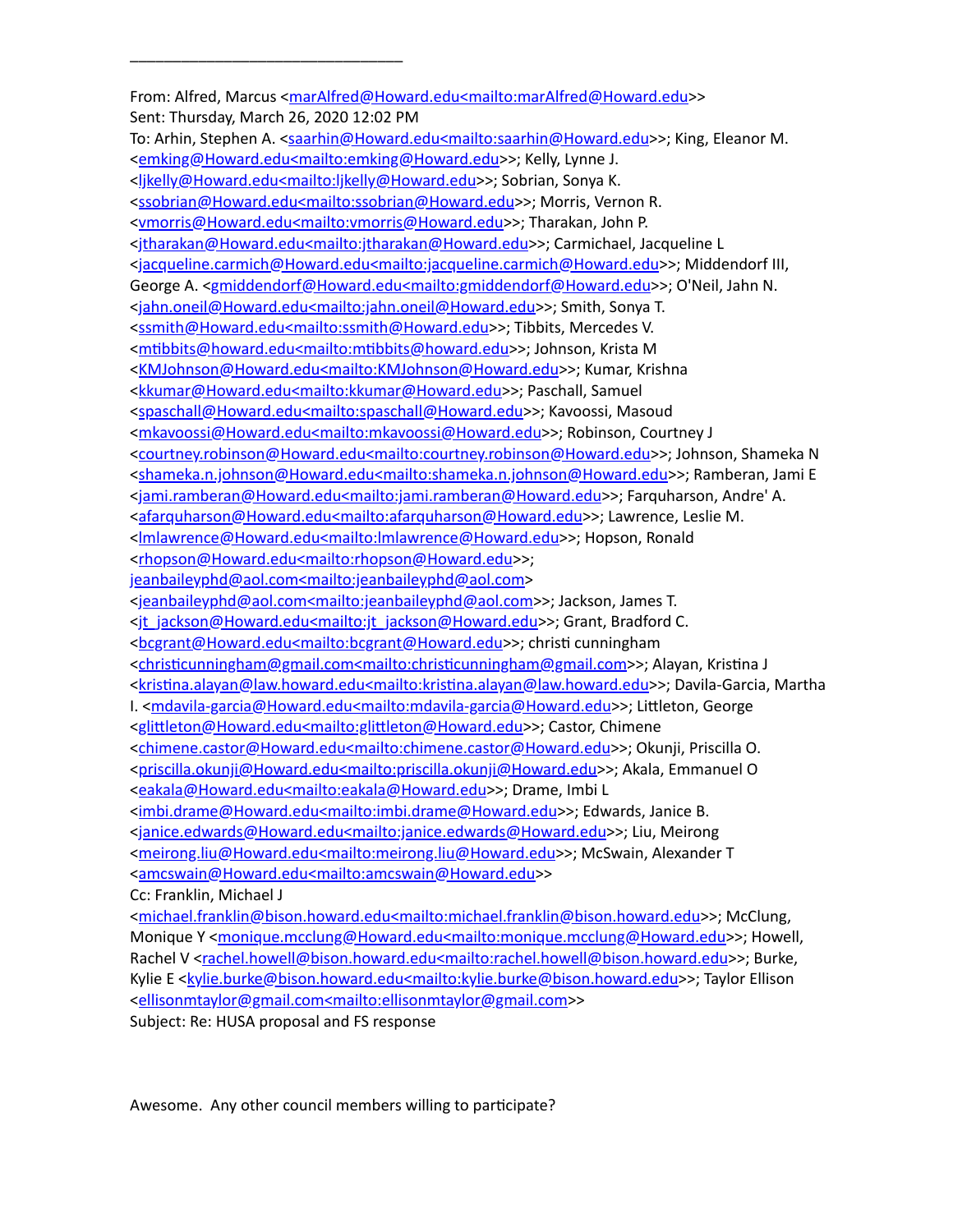**Marcus** 

Marcus Alfred

Associate Professor

Howard University

Dept. of Physics & Astronomy

\_\_\_\_\_\_\_\_\_\_\_\_\_\_\_\_\_\_\_\_\_\_\_\_\_\_\_\_\_\_\_\_

Washington, DC 20059

202-806-6258

[maralfred@howard.edu<mailto:maralfred@howard.edu](mailto:maralfred@howard.edu%3cmailto:maralfred@howard.edu)>

From: Arhin, Stephen A. [<saarhin@Howard.edu<mailto:saarhin@Howard.edu](mailto:saarhin@Howard.edu%3cmailto:saarhin@Howard.edu)>> Sent: Thursday, March 26, 2020 12:00 PM

To: Alfred, Marcus < $m$ arAlfred@Howard.edu<mailto:marAlfred@Howard.edu>>; King, Eleanor M.

[<emking@Howard.edu<mailto:emking@Howard.edu>](mailto:emking@Howard.edu%3cmailto:emking@Howard.edu)>; Kelly, Lynne J.

[<jacqueline.carmich@Howard.edu<mailto:jacqueline.carmich@Howard.edu>](mailto:jacqueline.carmich@Howard.edu%3cmailto:jacqueline.carmich@Howard.edu)>; Middendorf III,

George A. [<gmiddendorf@Howard.edu<mailto:gmiddendorf@Howard.edu](mailto:gmiddendorf@Howard.edu%3cmailto:gmiddendorf@Howard.edu)>>; O'Neil, Jahn N.

[<jahn.oneil@Howard.edu<mailto:jahn.oneil@Howard.edu](mailto:jahn.oneil@Howard.edu%3cmailto:jahn.oneil@Howard.edu)>>; Smith, Sonya T.

[<ssmith@Howard.edu<mailto:ssmith@Howard.edu](mailto:ssmith@Howard.edu%3cmailto:ssmith@Howard.edu)>>; Tibbits, Mercedes V.

```
<mtibbits@howard.edu<mailto:mtibbits@howard.edu>>; Johnson, Krista M
```
[<KMJohnson@Howard.edu<mailto:KMJohnson@Howard.edu](mailto:KMJohnson@Howard.edu%3cmailto:KMJohnson@Howard.edu)>>; Kumar, Krishna

[<kkumar@Howard.edu<mailto:kkumar@Howard.edu](mailto:kkumar@Howard.edu%3cmailto:kkumar@Howard.edu)>>; Paschall, Samuel

```
<spaschall@Howard.edu<mailto:spaschall@Howard.edu>>; Kavoossi, Masoud
```

```
<mkavoossi@Howard.edu<mailto:mkavoossi@Howard.edu>>; Robinson, Courtney J
```

```
<courtney.robinson@Howard.edu<mailto:courtney.robinson@Howard.edu>>; Johnson, Shameka N
```

```
<shameka.n.johnson@Howard.edu<mailto:shameka.n.johnson@Howard.edu>>; Ramberan, Jami E
```

```
<jami.ramberan@Howard.edu<mailto:jami.ramberan@Howard.edu>>; Farquharson, Andre' A.
```
[<afarquharson@Howard.edu<mailto:afarquharson@Howard.edu](mailto:afarquharson@Howard.edu%3cmailto:afarquharson@Howard.edu)>>; Lawrence, Leslie M.

<lmlawrence@Howard.edu<mailto:Imlawrence@Howard.edu>>; Hopson, Ronald

```
<rhopson@Howard.edu<mailto:rhopson@Howard.edu>>;
```
[jeanbaileyphd@aol.com<mailto:jeanbaileyphd@aol.com](mailto:jeanbaileyphd@aol.com%3cmailto:jeanbaileyphd@aol.com)>

```
<jeanbaileyphd@aol.com<mailto:jeanbaileyphd@aol.com>>; Jackson, James T.
```

```
<jt_jackson@Howard.edu<mailto:jt_jackson@Howard.edu>>; Grant, Bradford C.
```
[<bcgrant@Howard.edu<mailto:bcgrant@Howard.edu](mailto:bcgrant@Howard.edu%3cmailto:bcgrant@Howard.edu)>>; christi cunningham

```
<christicunningham@gmail.com<mailto:christicunningham@gmail.com>>; Alayan, Kristina J
```
- <kristina.alayan@law.howard.edu<mailto:kristina.alayan@law.howard.edu>>; Davila-Garcia, Martha
- I. [<mdavila-garcia@Howard.edu<mailto:mdavila-garcia@Howard.edu>](mailto:mdavila-garcia@Howard.edu%3cmailto:mdavila-garcia@Howard.edu)>; Littleton, George

[<chimene.castor@Howard.edu<mailto:chimene.castor@Howard.edu](mailto:chimene.castor@Howard.edu%3cmailto:chimene.castor@Howard.edu)>>; Okunji, Priscilla O.

[<sup>&</sup>lt;ljkelly@Howard.edu<mailto:ljkelly@Howard.edu](mailto:ljkelly@Howard.edu%3cmailto:ljkelly@Howard.edu)>>; Sobrian, Sonya K.

[<sup>&</sup>lt;ssobrian@Howard.edu<mailto:ssobrian@Howard.edu>](mailto:ssobrian@Howard.edu%3cmailto:ssobrian@Howard.edu)>; Morris, Vernon R.

[<sup>&</sup>lt;vmorris@Howard.edu<mailto:vmorris@Howard.edu>](mailto:vmorris@Howard.edu%3cmailto:vmorris@Howard.edu)>; Tharakan, John P.

[<sup>&</sup>lt;jtharakan@Howard.edu<mailto:jtharakan@Howard.edu>](mailto:jtharakan@Howard.edu%3cmailto:jtharakan@Howard.edu)>; Carmichael, Jacqueline L

<sup>&</sup>lt;glittleton@Howard.edu<mailto:glittleton@Howard.edu>>; Castor, Chimene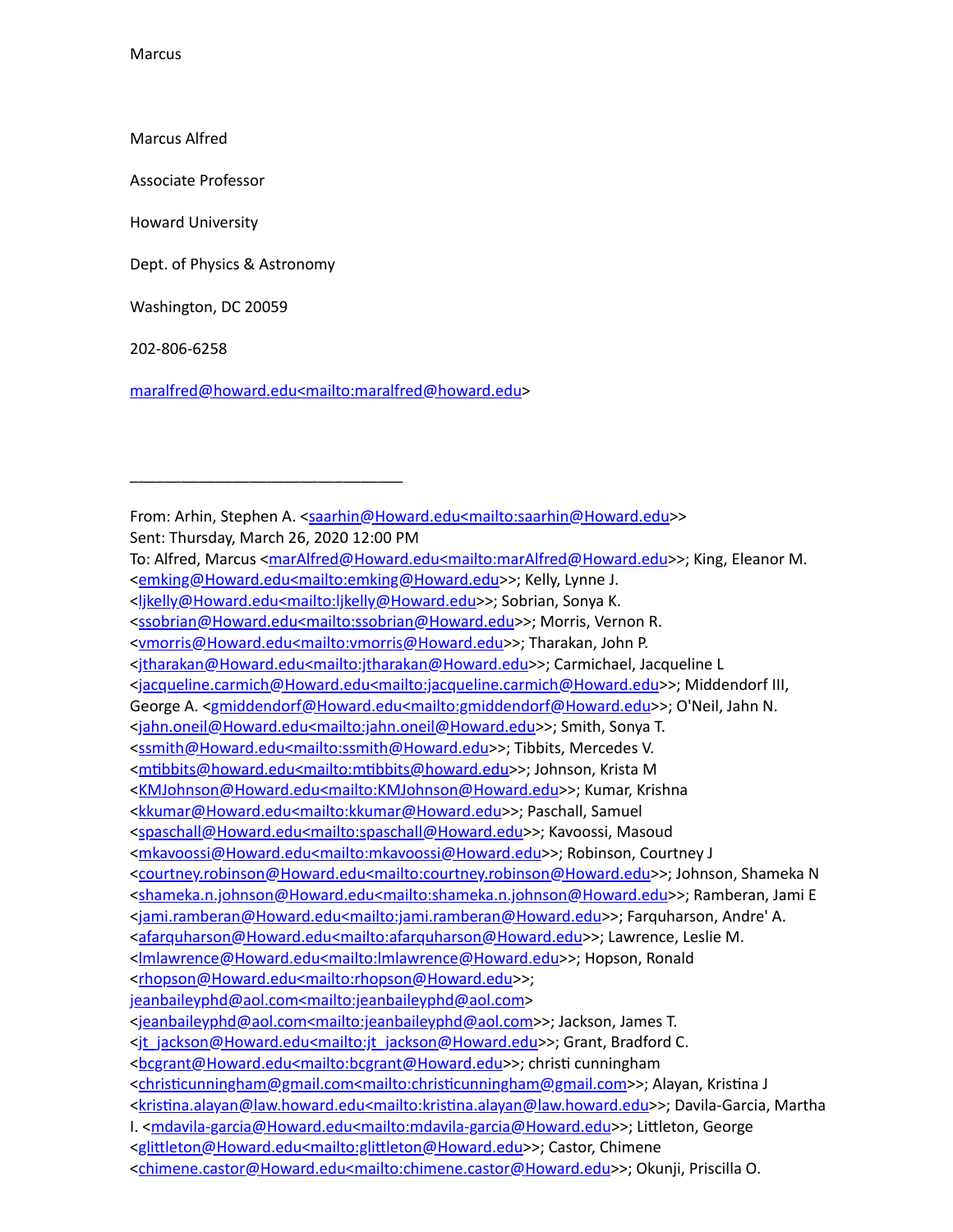[<priscilla.okunji@Howard.edu<mailto:priscilla.okunji@Howard.edu>](mailto:priscilla.okunji@Howard.edu%3cmailto:priscilla.okunji@Howard.edu)>; Akala, Emmanuel O [<eakala@Howard.edu<mailto:eakala@Howard.edu>](mailto:eakala@Howard.edu%3cmailto:eakala@Howard.edu)>; Drame, Imbi L [<imbi.drame@Howard.edu<mailto:imbi.drame@Howard.edu](mailto:imbi.drame@Howard.edu%3cmailto:imbi.drame@Howard.edu)>>; Edwards, Janice B. [<janice.edwards@Howard.edu<mailto:janice.edwards@Howard.edu>](mailto:janice.edwards@Howard.edu%3cmailto:janice.edwards@Howard.edu)>; Liu, Meirong [<meirong.liu@Howard.edu<mailto:meirong.liu@Howard.edu](mailto:meirong.liu@Howard.edu%3cmailto:meirong.liu@Howard.edu)>>; McSwain, Alexander T [<amcswain@Howard.edu<mailto:amcswain@Howard.edu](mailto:amcswain@Howard.edu%3cmailto:amcswain@Howard.edu)>> Cc: Franklin, Michael J [<michael.franklin@bison.howard.edu<mailto:michael.franklin@bison.howard.edu](mailto:michael.franklin@bison.howard.edu%3cmailto:michael.franklin@bison.howard.edu)>>; McClung, Monique Y <[monique.mcclung@Howard.edu<mailto:monique.mcclung@Howard.edu](mailto:monique.mcclung@Howard.edu%3cmailto:monique.mcclung@Howard.edu)>>; Howell, Rachel V <[rachel.howell@bison.howard.edu<mailto:rachel.howell@bison.howard.edu](mailto:rachel.howell@bison.howard.edu%3cmailto:rachel.howell@bison.howard.edu)>>; Burke,

Kylie E <**kylie.burke@bison.howard.edu<mailto:kylie.burke@bison.howard.edu</u>>>; Taylor Ellison** [<ellisonmtaylor@gmail.com<mailto:ellisonmtaylor@gmail.com>](mailto:ellisonmtaylor@gmail.com%3cmailto:ellisonmtaylor@gmail.com)>

Subject: Re: HUSA proposal and FS response

Dr. Alfred: Count me in!!!

Dr. Stephen Arhin, PE, PTOE, PMP, CRA, Fellow ITE

Associate Professor, CEE Department

Director, Transportation Research Center

\_\_\_\_\_\_\_\_\_\_\_\_\_\_\_\_\_\_\_\_\_\_\_\_\_\_\_\_\_\_\_\_

202-806-4798

From: Alfred, Marcus <[marAlfred@Howard.edu<mailto:marAlfred@Howard.edu](mailto:marAlfred@Howard.edu%3cmailto:marAlfred@Howard.edu)>> Sent: Thursday, March 26, 2020 11:51 AM

To: King, Eleanor M. <**emking@Howard.edu<mailto:emking@Howard.edu>>**; Kelly, Lynne J.

[<sup>&</sup>lt;ljkelly@Howard.edu<mailto:ljkelly@Howard.edu](mailto:ljkelly@Howard.edu%3cmailto:ljkelly@Howard.edu)>>; Sobrian, Sonya K.

[<sup>&</sup>lt;ssobrian@Howard.edu<mailto:ssobrian@Howard.edu>](mailto:ssobrian@Howard.edu%3cmailto:ssobrian@Howard.edu)>; Morris, Vernon R.

[<sup>&</sup>lt;vmorris@Howard.edu<mailto:vmorris@Howard.edu>](mailto:vmorris@Howard.edu%3cmailto:vmorris@Howard.edu)>; Tharakan, John P.

[<sup>&</sup>lt;jtharakan@Howard.edu<mailto:jtharakan@Howard.edu>](mailto:jtharakan@Howard.edu%3cmailto:jtharakan@Howard.edu)>; Carmichael, Jacqueline L

[<sup>&</sup>lt;jacqueline.carmich@Howard.edu<mailto:jacqueline.carmich@Howard.edu>](mailto:jacqueline.carmich@Howard.edu%3cmailto:jacqueline.carmich@Howard.edu)>; Middendorf III,

George A. [<gmiddendorf@Howard.edu<mailto:gmiddendorf@Howard.edu](mailto:gmiddendorf@Howard.edu%3cmailto:gmiddendorf@Howard.edu)>>; O'Neil, Jahn N.

[<sup>&</sup>lt;jahn.oneil@Howard.edu<mailto:jahn.oneil@Howard.edu](mailto:jahn.oneil@Howard.edu%3cmailto:jahn.oneil@Howard.edu)>>; Smith, Sonya T.

[<sup>&</sup>lt;ssmith@Howard.edu<mailto:ssmith@Howard.edu](mailto:ssmith@Howard.edu%3cmailto:ssmith@Howard.edu)>>; Tibbits, Mercedes V.

<sup>&</sup>lt;mtibbits@howard.edu<mailto:mtibbits@howard.edu>>; Johnson, Krista M

[<sup>&</sup>lt;KMJohnson@Howard.edu<mailto:KMJohnson@Howard.edu](mailto:KMJohnson@Howard.edu%3cmailto:KMJohnson@Howard.edu)>>; Kumar, Krishna

[<sup>&</sup>lt;kkumar@Howard.edu<mailto:kkumar@Howard.edu](mailto:kkumar@Howard.edu%3cmailto:kkumar@Howard.edu)>>; Paschall, Samuel

[<sup>&</sup>lt;spaschall@Howard.edu<mailto:spaschall@Howard.edu>](mailto:spaschall@Howard.edu%3cmailto:spaschall@Howard.edu)>; Kavoossi, Masoud

[<sup>&</sup>lt;mkavoossi@Howard.edu<mailto:mkavoossi@Howard.edu](mailto:mkavoossi@Howard.edu%3cmailto:mkavoossi@Howard.edu)>>; Robinson, Courtney J

[<sup>&</sup>lt;courtney.robinson@Howard.edu<mailto:courtney.robinson@Howard.edu](mailto:courtney.robinson@Howard.edu%3cmailto:courtney.robinson@Howard.edu)>>; Johnson, Shameka N [<shameka.n.johnson@Howard.edu<mailto:shameka.n.johnson@Howard.edu>](mailto:shameka.n.johnson@Howard.edu%3cmailto:shameka.n.johnson@Howard.edu)>; Ramberan, Jami E

[<sup>&</sup>lt;jami.ramberan@Howard.edu<mailto:jami.ramberan@Howard.edu>](mailto:jami.ramberan@Howard.edu%3cmailto:jami.ramberan@Howard.edu)>; Farquharson, Andre' A.

[<sup>&</sup>lt;afarquharson@Howard.edu<mailto:afarquharson@Howard.edu](mailto:afarquharson@Howard.edu%3cmailto:afarquharson@Howard.edu)>>; Lawrence, Leslie M.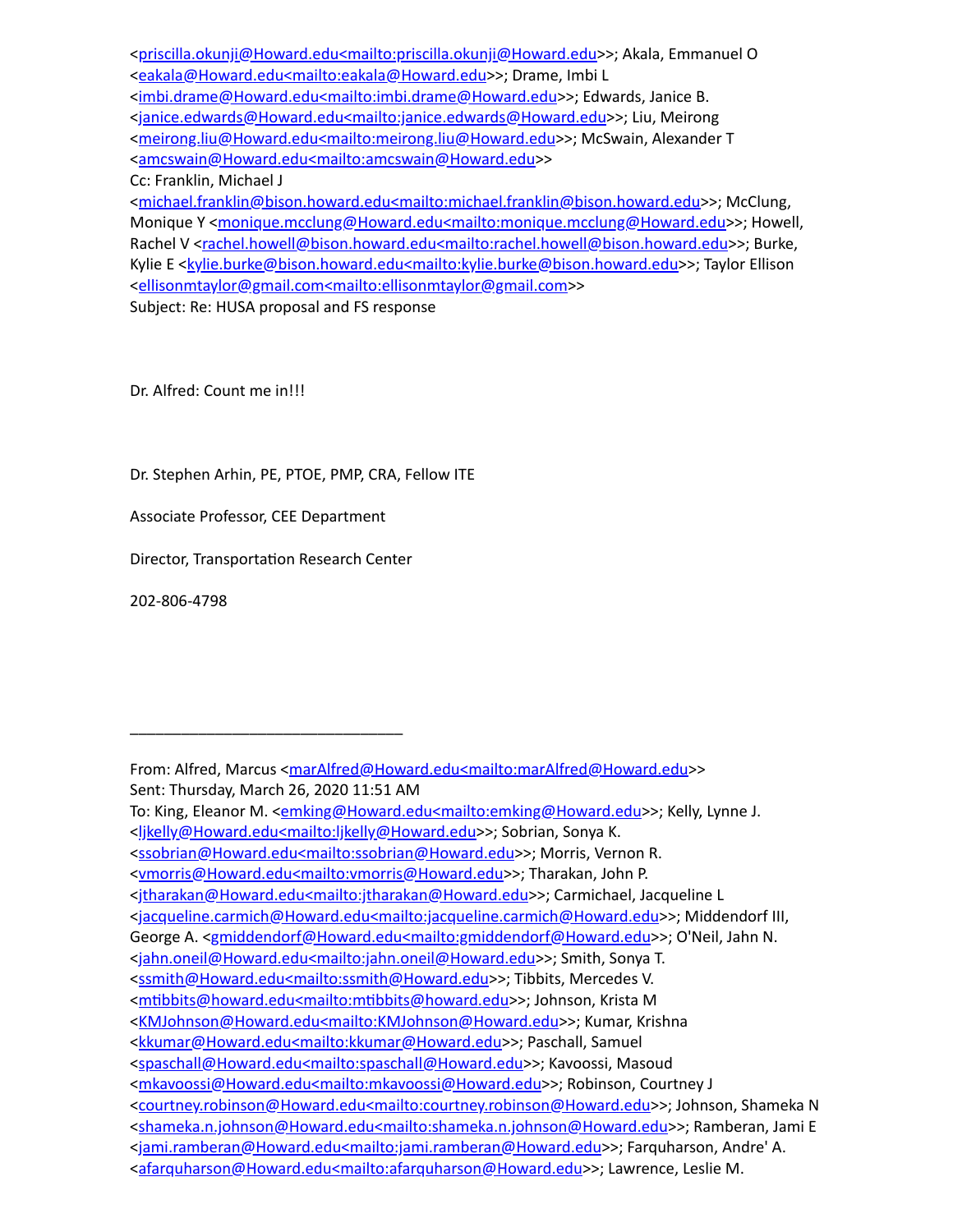[<lmlawrence@Howard.edu<mailto:lmlawrence@Howard.edu>](mailto:lmlawrence@Howard.edu%3cmailto:lmlawrence@Howard.edu)>; Hopson, Ronald [<rhopson@Howard.edu<mailto:rhopson@Howard.edu>](mailto:rhopson@Howard.edu%3cmailto:rhopson@Howard.edu)>; [jeanbaileyphd@aol.com<mailto:jeanbaileyphd@aol.com](mailto:jeanbaileyphd@aol.com%3cmailto:jeanbaileyphd@aol.com)> [<jeanbaileyphd@aol.com<mailto:jeanbaileyphd@aol.com>](mailto:jeanbaileyphd@aol.com%3cmailto:jeanbaileyphd@aol.com)>; Jackson, James T. [<jt\\_jackson@Howard.edu<mailto:jt\\_jackson@Howard.edu>](mailto:jt_jackson@Howard.edu%3cmailto:jt_jackson@Howard.edu)>; Grant, Bradford C. [<bcgrant@Howard.edu<mailto:bcgrant@Howard.edu](mailto:bcgrant@Howard.edu%3cmailto:bcgrant@Howard.edu)>>; Arhin, Stephen A. [<saarhin@Howard.edu<mailto:saarhin@Howard.edu>](mailto:saarhin@Howard.edu%3cmailto:saarhin@Howard.edu)>; christi cunningham <christicunningham@gmail.com<mailto:christicunningham@gmail.com>>; Alayan, Kristina J <kristina.alayan@law.howard.edu<mailto:kristina.alayan@law.howard.edu>>; Davila-Garcia, Martha I. [<mdavila-garcia@Howard.edu<mailto:mdavila-garcia@Howard.edu>](mailto:mdavila-garcia@Howard.edu%3cmailto:mdavila-garcia@Howard.edu)>; Littleton, George <glittleton@Howard.edu<mailto:glittleton@Howard.edu>>; Castor, Chimene [<chimene.castor@Howard.edu<mailto:chimene.castor@Howard.edu](mailto:chimene.castor@Howard.edu%3cmailto:chimene.castor@Howard.edu)>>; Okunji, Priscilla O. [<priscilla.okunji@Howard.edu<mailto:priscilla.okunji@Howard.edu>](mailto:priscilla.okunji@Howard.edu%3cmailto:priscilla.okunji@Howard.edu)>; Akala, Emmanuel O [<eakala@Howard.edu<mailto:eakala@Howard.edu>](mailto:eakala@Howard.edu%3cmailto:eakala@Howard.edu)>; Drame, Imbi L [<imbi.drame@Howard.edu<mailto:imbi.drame@Howard.edu](mailto:imbi.drame@Howard.edu%3cmailto:imbi.drame@Howard.edu)>>; Edwards, Janice B. [<janice.edwards@Howard.edu<mailto:janice.edwards@Howard.edu>](mailto:janice.edwards@Howard.edu%3cmailto:janice.edwards@Howard.edu)>; Liu, Meirong [<meirong.liu@Howard.edu<mailto:meirong.liu@Howard.edu](mailto:meirong.liu@Howard.edu%3cmailto:meirong.liu@Howard.edu)>>; McSwain, Alexander T [<amcswain@Howard.edu<mailto:amcswain@Howard.edu](mailto:amcswain@Howard.edu%3cmailto:amcswain@Howard.edu)>> Cc: Franklin, Michael J [<michael.franklin@bison.howard.edu<mailto:michael.franklin@bison.howard.edu](mailto:michael.franklin@bison.howard.edu%3cmailto:michael.franklin@bison.howard.edu)>>; McClung, Monique Y <[monique.mcclung@Howard.edu<mailto:monique.mcclung@Howard.edu](mailto:monique.mcclung@Howard.edu%3cmailto:monique.mcclung@Howard.edu)>>; Howell, Rachel V <[rachel.howell@bison.howard.edu<mailto:rachel.howell@bison.howard.edu](mailto:rachel.howell@bison.howard.edu%3cmailto:rachel.howell@bison.howard.edu)>>; Burke, Kylie E [<kylie.burke@bison.howard.edu<mailto:kylie.burke@bison.howard.edu>](mailto:kylie.burke@bison.howard.edu%3cmailto:kylie.burke@bison.howard.edu)>; Taylor Ellison [<ellisonmtaylor@gmail.com<mailto:ellisonmtaylor@gmail.com>](mailto:ellisonmtaylor@gmail.com%3cmailto:ellisonmtaylor@gmail.com)> Subject: Re: HUSA proposal and FS response

Thanks Eleanor,

I've no problem if folks on the council can move that fast. But it seems the senate works best when we take time to make thoroughly thought out decisions. Can this be done in a week?

We've seen way too many times the administration and board seem to move quickly and recklessly. Then when things start to fall apart, they "spin" and try to minimize the problems or pretend the problems don't exist.

We haven't really done that so far this year and I'd like to avoid that kind of mess if possible. But if some council members want to push and can get it done, I'm certainly not going to stand in their way. Can you and Dr. Arhin be part of the task force?

Best,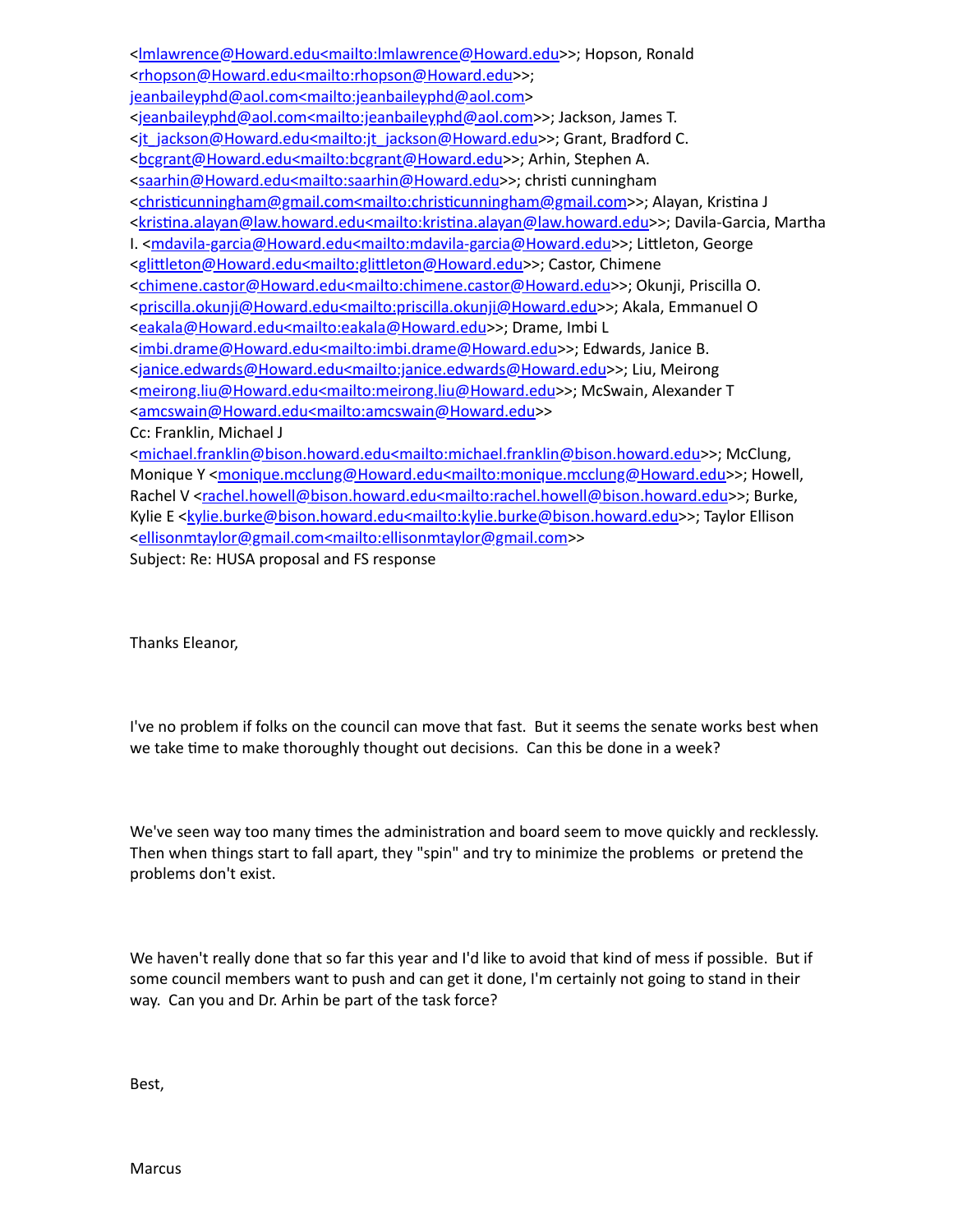Marcus Alfred

Associate Professor

Howard University

Dept. of Physics & Astronomy

\_\_\_\_\_\_\_\_\_\_\_\_\_\_\_\_\_\_\_\_\_\_\_\_\_\_\_\_\_\_\_\_

Washington, DC 20059

202-806-6258

[maralfred@howard.edu<mailto:maralfred@howard.edu](mailto:maralfred@howard.edu%3cmailto:maralfred@howard.edu)>

From: King, Eleanor M. <[emking@Howard.edu<mailto:emking@Howard.edu>](mailto:emking@Howard.edu%3cmailto:emking@Howard.edu)> Sent: Thursday, March 26, 2020 11:36 AM To: Alfred, Marcus < $frac{Afred@Howard.edumain:markfred@Howard.edu>>>$  Kelly, Lynne J. [<ljkelly@Howard.edu<mailto:ljkelly@Howard.edu](mailto:ljkelly@Howard.edu%3cmailto:ljkelly@Howard.edu)>>; Sobrian, Sonya K. [<ssobrian@Howard.edu<mailto:ssobrian@Howard.edu>](mailto:ssobrian@Howard.edu%3cmailto:ssobrian@Howard.edu)>; Morris, Vernon R. [<vmorris@Howard.edu<mailto:vmorris@Howard.edu>](mailto:vmorris@Howard.edu%3cmailto:vmorris@Howard.edu)>; Tharakan, John P. [<jtharakan@Howard.edu<mailto:jtharakan@Howard.edu>](mailto:jtharakan@Howard.edu%3cmailto:jtharakan@Howard.edu)>; Carmichael, Jacqueline L [<jacqueline.carmich@Howard.edu<mailto:jacqueline.carmich@Howard.edu>](mailto:jacqueline.carmich@Howard.edu%3cmailto:jacqueline.carmich@Howard.edu)>; Middendorf III, George A. <**gmiddendorf@Howard.edu<mailto:gmiddendorf@Howard.edu>>; O'Neil, Jahn N.** [<jahn.oneil@Howard.edu<mailto:jahn.oneil@Howard.edu](mailto:jahn.oneil@Howard.edu%3cmailto:jahn.oneil@Howard.edu)>>; Smith, Sonya T. [<ssmith@Howard.edu<mailto:ssmith@Howard.edu](mailto:ssmith@Howard.edu%3cmailto:ssmith@Howard.edu)>>; Tibbits, Mercedes V. <mtibbits@howard.edu<mailto:mtibbits@howard.edu>>; Johnson, Krista M [<KMJohnson@Howard.edu<mailto:KMJohnson@Howard.edu](mailto:KMJohnson@Howard.edu%3cmailto:KMJohnson@Howard.edu)>>; Kumar, Krishna [<kkumar@Howard.edu<mailto:kkumar@Howard.edu](mailto:kkumar@Howard.edu%3cmailto:kkumar@Howard.edu)>>; Paschall, Samuel [<spaschall@Howard.edu<mailto:spaschall@Howard.edu>](mailto:spaschall@Howard.edu%3cmailto:spaschall@Howard.edu)>; Kavoossi, Masoud [<mkavoossi@Howard.edu<mailto:mkavoossi@Howard.edu](mailto:mkavoossi@Howard.edu%3cmailto:mkavoossi@Howard.edu)>>; Robinson, Courtney J [<courtney.robinson@Howard.edu<mailto:courtney.robinson@Howard.edu](mailto:courtney.robinson@Howard.edu%3cmailto:courtney.robinson@Howard.edu)>>; Johnson, Shameka N [<shameka.n.johnson@Howard.edu<mailto:shameka.n.johnson@Howard.edu>](mailto:shameka.n.johnson@Howard.edu%3cmailto:shameka.n.johnson@Howard.edu)>; Ramberan, Jami E [<jami.ramberan@Howard.edu<mailto:jami.ramberan@Howard.edu>](mailto:jami.ramberan@Howard.edu%3cmailto:jami.ramberan@Howard.edu)>; Farquharson, Andre' A. [<afarquharson@Howard.edu<mailto:afarquharson@Howard.edu](mailto:afarquharson@Howard.edu%3cmailto:afarquharson@Howard.edu)>>; Lawrence, Leslie M. [<lmlawrence@Howard.edu<mailto:lmlawrence@Howard.edu>](mailto:lmlawrence@Howard.edu%3cmailto:lmlawrence@Howard.edu)>; Hopson, Ronald [<rhopson@Howard.edu<mailto:rhopson@Howard.edu>](mailto:rhopson@Howard.edu%3cmailto:rhopson@Howard.edu)>; [jeanbaileyphd@aol.com<mailto:jeanbaileyphd@aol.com](mailto:jeanbaileyphd@aol.com%3cmailto:jeanbaileyphd@aol.com)> [<jeanbaileyphd@aol.com<mailto:jeanbaileyphd@aol.com>](mailto:jeanbaileyphd@aol.com%3cmailto:jeanbaileyphd@aol.com)>; Jackson, James T. [<jt\\_jackson@Howard.edu<mailto:jt\\_jackson@Howard.edu>](mailto:jt_jackson@Howard.edu%3cmailto:jt_jackson@Howard.edu)>; Grant, Bradford C. [<bcgrant@Howard.edu<mailto:bcgrant@Howard.edu](mailto:bcgrant@Howard.edu%3cmailto:bcgrant@Howard.edu)>>; Arhin, Stephen A. [<saarhin@Howard.edu<mailto:saarhin@Howard.edu>](mailto:saarhin@Howard.edu%3cmailto:saarhin@Howard.edu)>; christi cunningham <christicunningham@gmail.com<mailto:christicunningham@gmail.com>>; Alayan, Kristina J <kristina.alayan@law.howard.edu<mailto:kristina.alayan@law.howard.edu>>; Davila-Garcia, Martha I. [<mdavila-garcia@Howard.edu<mailto:mdavila-garcia@Howard.edu>](mailto:mdavila-garcia@Howard.edu%3cmailto:mdavila-garcia@Howard.edu)>; Littleton, George <glittleton@Howard.edu<mailto:glittleton@Howard.edu>>; Castor, Chimene [<chimene.castor@Howard.edu<mailto:chimene.castor@Howard.edu](mailto:chimene.castor@Howard.edu%3cmailto:chimene.castor@Howard.edu)>>; Okunji, Priscilla O. [<priscilla.okunji@Howard.edu<mailto:priscilla.okunji@Howard.edu>](mailto:priscilla.okunji@Howard.edu%3cmailto:priscilla.okunji@Howard.edu)>; Akala, Emmanuel O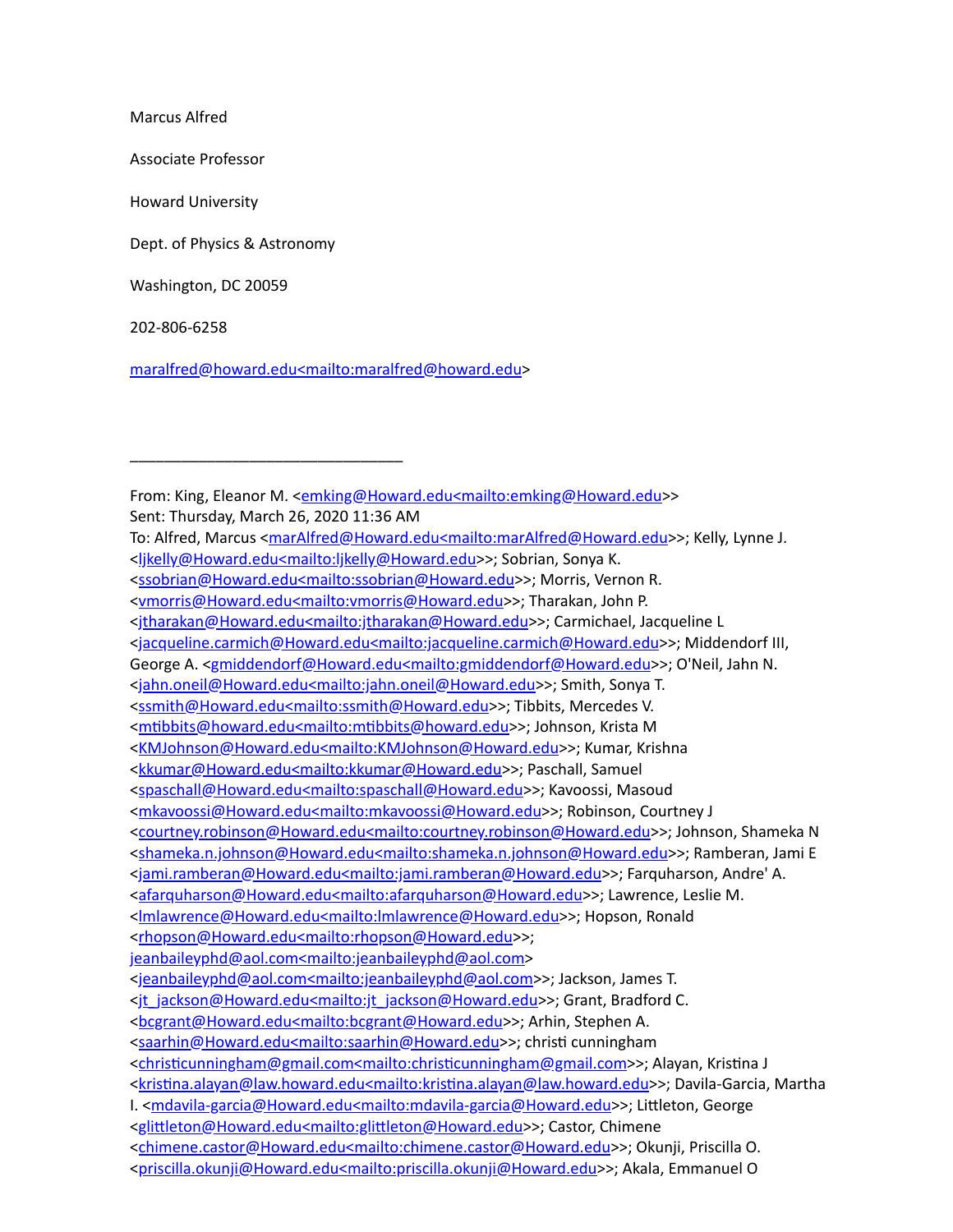[<eakala@Howard.edu<mailto:eakala@Howard.edu>](mailto:eakala@Howard.edu%3cmailto:eakala@Howard.edu)>; Drame, Imbi L [<imbi.drame@Howard.edu<mailto:imbi.drame@Howard.edu](mailto:imbi.drame@Howard.edu%3cmailto:imbi.drame@Howard.edu)>>; Edwards, Janice B. [<janice.edwards@Howard.edu<mailto:janice.edwards@Howard.edu>](mailto:janice.edwards@Howard.edu%3cmailto:janice.edwards@Howard.edu)>; Liu, Meirong [<meirong.liu@Howard.edu<mailto:meirong.liu@Howard.edu](mailto:meirong.liu@Howard.edu%3cmailto:meirong.liu@Howard.edu)>>; McSwain, Alexander T [<amcswain@Howard.edu<mailto:amcswain@Howard.edu](mailto:amcswain@Howard.edu%3cmailto:amcswain@Howard.edu)>>

Cc: Franklin, Michael J

[<michael.franklin@bison.howard.edu<mailto:michael.franklin@bison.howard.edu](mailto:michael.franklin@bison.howard.edu%3cmailto:michael.franklin@bison.howard.edu)>>; McClung, Monique Y <[monique.mcclung@Howard.edu<mailto:monique.mcclung@Howard.edu](mailto:monique.mcclung@Howard.edu%3cmailto:monique.mcclung@Howard.edu)>>; Howell, Rachel V <[rachel.howell@bison.howard.edu<mailto:rachel.howell@bison.howard.edu](mailto:rachel.howell@bison.howard.edu%3cmailto:rachel.howell@bison.howard.edu)>>; Burke, Kylie E [<kylie.burke@bison.howard.edu<mailto:kylie.burke@bison.howard.edu>](mailto:kylie.burke@bison.howard.edu%3cmailto:kylie.burke@bison.howard.edu)>; Taylor Ellison [<ellisonmtaylor@gmail.com<mailto:ellisonmtaylor@gmail.com>](mailto:ellisonmtaylor@gmail.com%3cmailto:ellisonmtaylor@gmail.com)>

Subject: Re: HUSA proposal and FS response

Hi, Marcus,

Understood. And those processes are fine. However, in the letter you mentioned getting a task force together next week. That's too late. We need to move on this now, if we want faculty voices to be heard. The end of the semester is only 4 weeks away and, according to the town meeting going on now, the administration wants to make a decision by the end of next week. That does not seem unreasonable, given the short time frame to the end of the semester.

In other words, I would suggest the task force be formed this week and plan to have recommendations by early next week that can be discussed and adopted by the FSC.

best,

E.

Eleanor M. King, Ph.D. Department of Sociology and Criminology Howard University Downing 1124

\_\_\_\_\_\_\_\_\_\_\_\_\_\_\_\_\_\_\_\_\_\_\_\_\_\_\_\_\_\_\_\_

2300 6th Street, NW Washington, D.C. 20059

202-806-5225

From: Alfred, Marcus <[marAlfred@Howard.edu<mailto:marAlfred@Howard.edu](mailto:marAlfred@Howard.edu%3cmailto:marAlfred@Howard.edu)>> Sent: Thursday, March 26, 2020 11:25 AM To: King, Eleanor M. <**emking@Howard.edu<mailto:emking@Howard.edu>>**; Kelly, Lynne J. [<ljkelly@Howard.edu<mailto:ljkelly@Howard.edu](mailto:ljkelly@Howard.edu%3cmailto:ljkelly@Howard.edu)>>; Sobrian, Sonya K.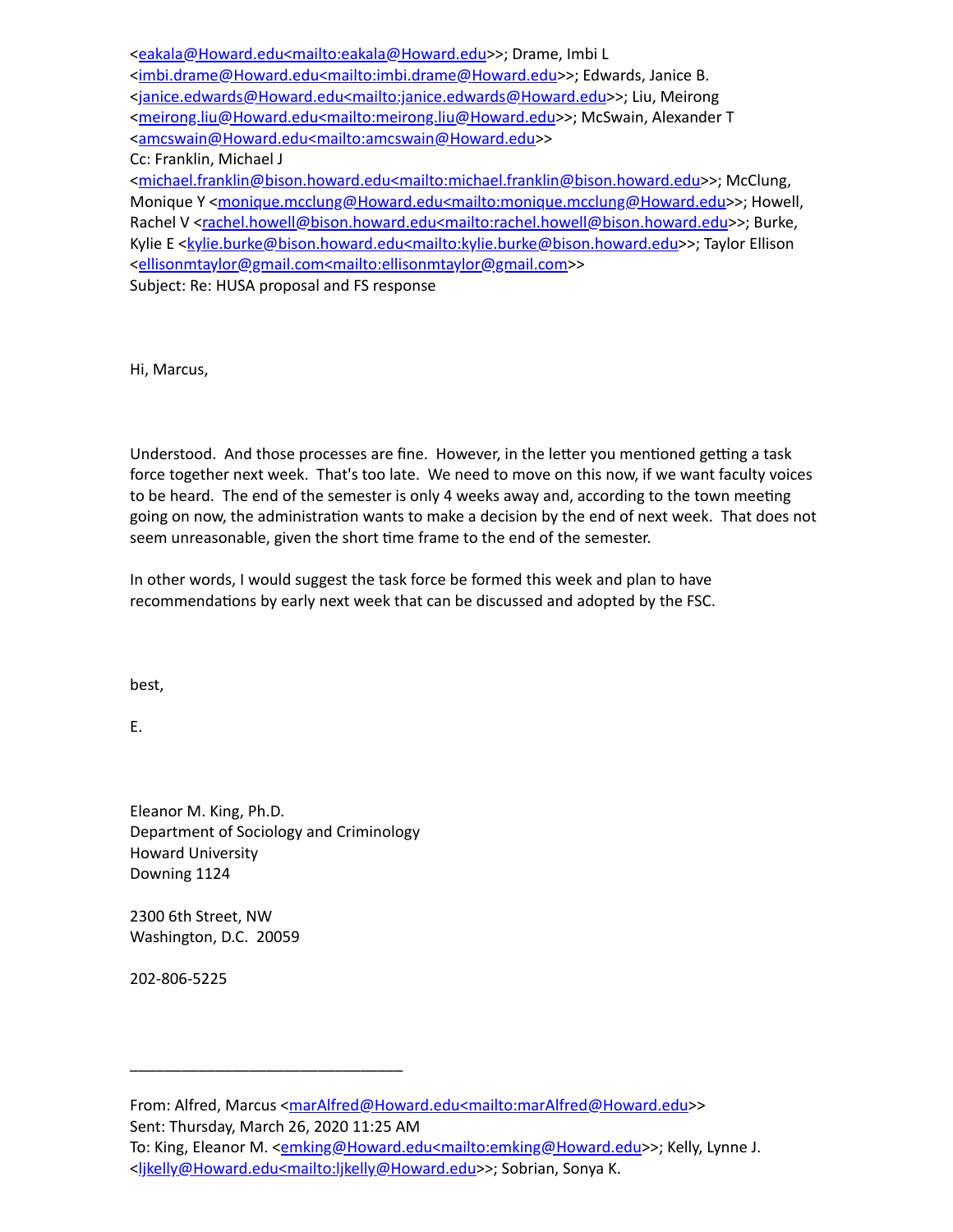[<ssobrian@Howard.edu<mailto:ssobrian@Howard.edu>](mailto:ssobrian@Howard.edu%3cmailto:ssobrian@Howard.edu)>; Morris, Vernon R. [<vmorris@Howard.edu<mailto:vmorris@Howard.edu>](mailto:vmorris@Howard.edu%3cmailto:vmorris@Howard.edu)>; Tharakan, John P. [<jtharakan@Howard.edu<mailto:jtharakan@Howard.edu>](mailto:jtharakan@Howard.edu%3cmailto:jtharakan@Howard.edu)>; Carmichael, Jacqueline L [<jacqueline.carmich@Howard.edu<mailto:jacqueline.carmich@Howard.edu>](mailto:jacqueline.carmich@Howard.edu%3cmailto:jacqueline.carmich@Howard.edu)>; Middendorf III, George A. [<gmiddendorf@Howard.edu<mailto:gmiddendorf@Howard.edu](mailto:gmiddendorf@Howard.edu%3cmailto:gmiddendorf@Howard.edu)>>; O'Neil, Jahn N. [<jahn.oneil@Howard.edu<mailto:jahn.oneil@Howard.edu](mailto:jahn.oneil@Howard.edu%3cmailto:jahn.oneil@Howard.edu)>>; Smith, Sonya T. [<ssmith@Howard.edu<mailto:ssmith@Howard.edu](mailto:ssmith@Howard.edu%3cmailto:ssmith@Howard.edu)>>; Tibbits, Mercedes V. <mtibbits@howard.edu<mailto:mtibbits@howard.edu>>; Johnson, Krista M [<KMJohnson@Howard.edu<mailto:KMJohnson@Howard.edu](mailto:KMJohnson@Howard.edu%3cmailto:KMJohnson@Howard.edu)>>; Kumar, Krishna [<kkumar@Howard.edu<mailto:kkumar@Howard.edu](mailto:kkumar@Howard.edu%3cmailto:kkumar@Howard.edu)>>; Paschall, Samuel [<spaschall@Howard.edu<mailto:spaschall@Howard.edu>](mailto:spaschall@Howard.edu%3cmailto:spaschall@Howard.edu)>; Kavoossi, Masoud [<mkavoossi@Howard.edu<mailto:mkavoossi@Howard.edu](mailto:mkavoossi@Howard.edu%3cmailto:mkavoossi@Howard.edu)>>; Robinson, Courtney J [<courtney.robinson@Howard.edu<mailto:courtney.robinson@Howard.edu](mailto:courtney.robinson@Howard.edu%3cmailto:courtney.robinson@Howard.edu)>>; Johnson, Shameka N [<shameka.n.johnson@Howard.edu<mailto:shameka.n.johnson@Howard.edu>](mailto:shameka.n.johnson@Howard.edu%3cmailto:shameka.n.johnson@Howard.edu)>; Ramberan, Jami E [<jami.ramberan@Howard.edu<mailto:jami.ramberan@Howard.edu>](mailto:jami.ramberan@Howard.edu%3cmailto:jami.ramberan@Howard.edu)>; Farquharson, Andre' A. [<afarquharson@Howard.edu<mailto:afarquharson@Howard.edu](mailto:afarquharson@Howard.edu%3cmailto:afarquharson@Howard.edu)>>; Lawrence, Leslie M. <lmlawrence@Howard.edu<mailto: Imlawrence@Howard.edu>>; Hopson, Ronald [<rhopson@Howard.edu<mailto:rhopson@Howard.edu>](mailto:rhopson@Howard.edu%3cmailto:rhopson@Howard.edu)>; [jeanbaileyphd@aol.com<mailto:jeanbaileyphd@aol.com](mailto:jeanbaileyphd@aol.com%3cmailto:jeanbaileyphd@aol.com)> [<jeanbaileyphd@aol.com<mailto:jeanbaileyphd@aol.com>](mailto:jeanbaileyphd@aol.com%3cmailto:jeanbaileyphd@aol.com)>; Jackson, James T. [<jt\\_jackson@Howard.edu<mailto:jt\\_jackson@Howard.edu>](mailto:jt_jackson@Howard.edu%3cmailto:jt_jackson@Howard.edu)>; Grant, Bradford C. [<bcgrant@Howard.edu<mailto:bcgrant@Howard.edu](mailto:bcgrant@Howard.edu%3cmailto:bcgrant@Howard.edu)>>; Arhin, Stephen A. [<saarhin@Howard.edu<mailto:saarhin@Howard.edu>](mailto:saarhin@Howard.edu%3cmailto:saarhin@Howard.edu)>; christi cunningham <christicunningham@gmail.com<mailto:christicunningham@gmail.com>>; Alayan, Kristina J <kristina.alayan@law.howard.edu<mailto:kristina.alayan@law.howard.edu>>; Davila-Garcia, Martha I. [<mdavila-garcia@Howard.edu<mailto:mdavila-garcia@Howard.edu>](mailto:mdavila-garcia@Howard.edu%3cmailto:mdavila-garcia@Howard.edu)>; Littleton, George <glittleton@Howard.edu<mailto:glittleton@Howard.edu>>; Castor, Chimene [<chimene.castor@Howard.edu<mailto:chimene.castor@Howard.edu](mailto:chimene.castor@Howard.edu%3cmailto:chimene.castor@Howard.edu)>>; Okunji, Priscilla O. [<priscilla.okunji@Howard.edu<mailto:priscilla.okunji@Howard.edu>](mailto:priscilla.okunji@Howard.edu%3cmailto:priscilla.okunji@Howard.edu)>; Akala, Emmanuel O [<eakala@Howard.edu<mailto:eakala@Howard.edu>](mailto:eakala@Howard.edu%3cmailto:eakala@Howard.edu)>; Drame, Imbi L [<imbi.drame@Howard.edu<mailto:imbi.drame@Howard.edu](mailto:imbi.drame@Howard.edu%3cmailto:imbi.drame@Howard.edu)>>; Edwards, Janice B. [<janice.edwards@Howard.edu<mailto:janice.edwards@Howard.edu>](mailto:janice.edwards@Howard.edu%3cmailto:janice.edwards@Howard.edu)>; Liu, Meirong [<meirong.liu@Howard.edu<mailto:meirong.liu@Howard.edu](mailto:meirong.liu@Howard.edu%3cmailto:meirong.liu@Howard.edu)>>; McSwain, Alexander T [<amcswain@Howard.edu<mailto:amcswain@Howard.edu](mailto:amcswain@Howard.edu%3cmailto:amcswain@Howard.edu)>> Cc: Franklin, Michael J [<michael.franklin@bison.howard.edu<mailto:michael.franklin@bison.howard.edu](mailto:michael.franklin@bison.howard.edu%3cmailto:michael.franklin@bison.howard.edu)>>; McClung, Monique Y <[monique.mcclung@Howard.edu<mailto:monique.mcclung@Howard.edu](mailto:monique.mcclung@Howard.edu%3cmailto:monique.mcclung@Howard.edu)>>; Howell, Rachel V <[rachel.howell@bison.howard.edu<mailto:rachel.howell@bison.howard.edu](mailto:rachel.howell@bison.howard.edu%3cmailto:rachel.howell@bison.howard.edu)>>; Burke, Kylie E [<kylie.burke@bison.howard.edu<mailto:kylie.burke@bison.howard.edu>](mailto:kylie.burke@bison.howard.edu%3cmailto:kylie.burke@bison.howard.edu)>; Taylor Ellison

[<ellisonmtaylor@gmail.com<mailto:ellisonmtaylor@gmail.com>](mailto:ellisonmtaylor@gmail.com%3cmailto:ellisonmtaylor@gmail.com)>

Subject: Re: HUSA proposal and FS response

Hi Eleanor,

Thanks. I know I'm saying something you already know, but the Senate officially speaks for the faculty according to our board approved documents. We've an independent voice from the administration.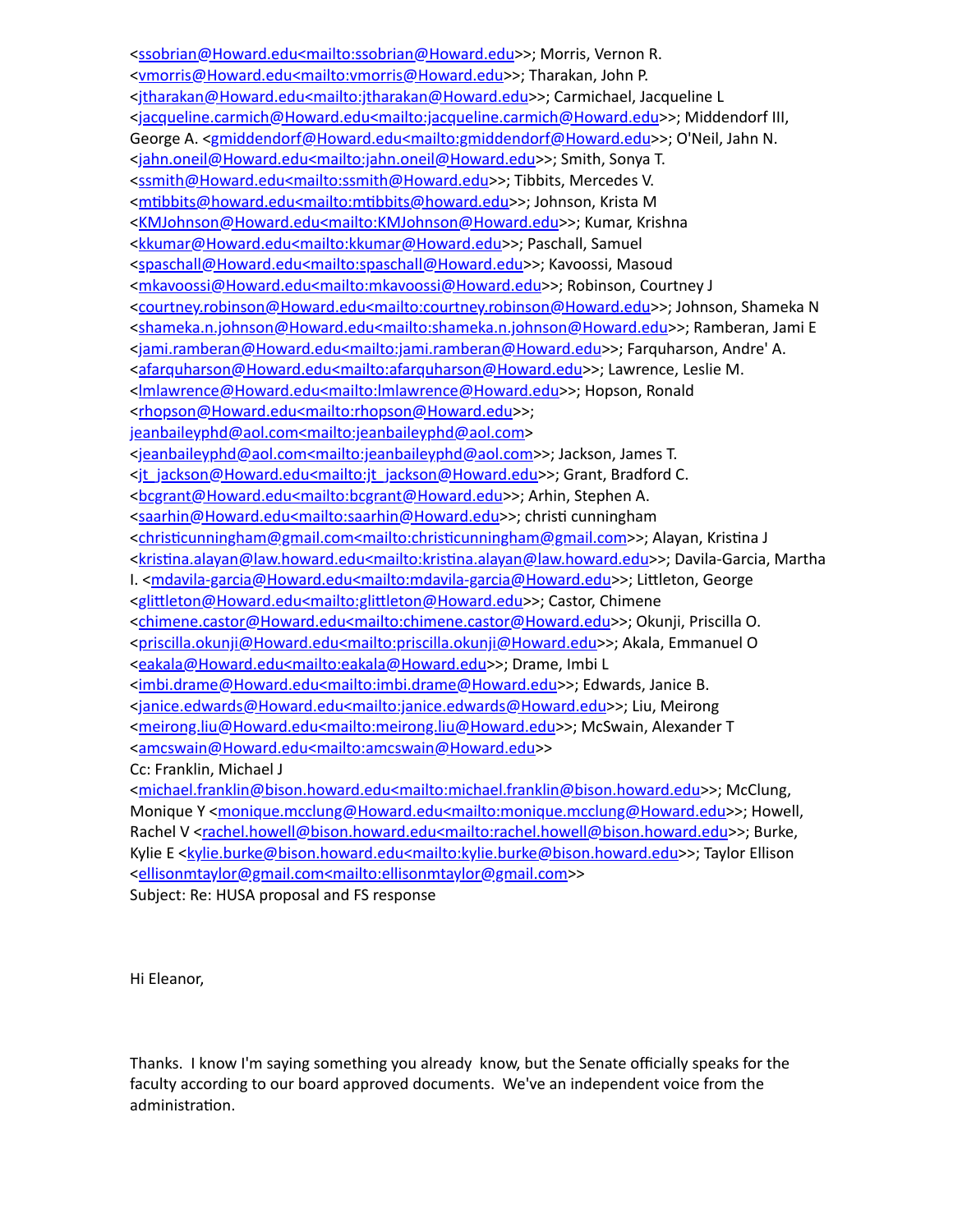Since faculty have primacy over academic concerns, the faculty voice should be the driver for academic decisions and policies.

That being said, the council can vote to make a recommendation on the issue (one way or the other). If the council recommendation is not inline with the will of the faculty, the faculty can vote to overturn the recommendation at the full senate meeting.

That's how I'd recommend this proceed in the senate - after getting recommendations from a senate task force on the issue.

Best,

Marcus

Marcus Alfred

Associate Professor

Howard University

Dept. of Physics & Astronomy

\_\_\_\_\_\_\_\_\_\_\_\_\_\_\_\_\_\_\_\_\_\_\_\_\_\_\_\_\_\_\_\_

Washington, DC 20059

202-806-6258

[maralfred@howard.edu<mailto:maralfred@howard.edu](mailto:maralfred@howard.edu%3cmailto:maralfred@howard.edu)>

To: Alfred, Marcus < $frac{Afred@Howard.edumain:markfred@Howard.edu>>; Kelly, Lynne J.$ [<ljkelly@Howard.edu<mailto:ljkelly@Howard.edu](mailto:ljkelly@Howard.edu%3cmailto:ljkelly@Howard.edu)>>; Sobrian, Sonya K.

From: King, Eleanor M. <**[emking@Howard.edu<mailto:emking@Howard.edu>](mailto:emking@Howard.edu%3cmailto:emking@Howard.edu)>** Sent: Thursday, March 26, 2020 11:03 AM

[<sup>&</sup>lt;ssobrian@Howard.edu<mailto:ssobrian@Howard.edu>](mailto:ssobrian@Howard.edu%3cmailto:ssobrian@Howard.edu)>; Morris, Vernon R.

[<sup>&</sup>lt;vmorris@Howard.edu<mailto:vmorris@Howard.edu>](mailto:vmorris@Howard.edu%3cmailto:vmorris@Howard.edu)>; Tharakan, John P.

[<sup>&</sup>lt;jtharakan@Howard.edu<mailto:jtharakan@Howard.edu>](mailto:jtharakan@Howard.edu%3cmailto:jtharakan@Howard.edu)>; Carmichael, Jacqueline L

[<sup>&</sup>lt;jacqueline.carmich@Howard.edu<mailto:jacqueline.carmich@Howard.edu>](mailto:jacqueline.carmich@Howard.edu%3cmailto:jacqueline.carmich@Howard.edu)>; Middendorf III,

George A. [<gmiddendorf@Howard.edu<mailto:gmiddendorf@Howard.edu](mailto:gmiddendorf@Howard.edu%3cmailto:gmiddendorf@Howard.edu)>>; O'Neil, Jahn N.

[<sup>&</sup>lt;jahn.oneil@Howard.edu<mailto:jahn.oneil@Howard.edu](mailto:jahn.oneil@Howard.edu%3cmailto:jahn.oneil@Howard.edu)>>; Smith, Sonya T.

[<sup>&</sup>lt;ssmith@Howard.edu<mailto:ssmith@Howard.edu](mailto:ssmith@Howard.edu%3cmailto:ssmith@Howard.edu)>>; Tibbits, Mercedes V.

<sup>&</sup>lt;mtibbits@howard.edu<mailto:mtibbits@howard.edu>>; Johnson, Krista M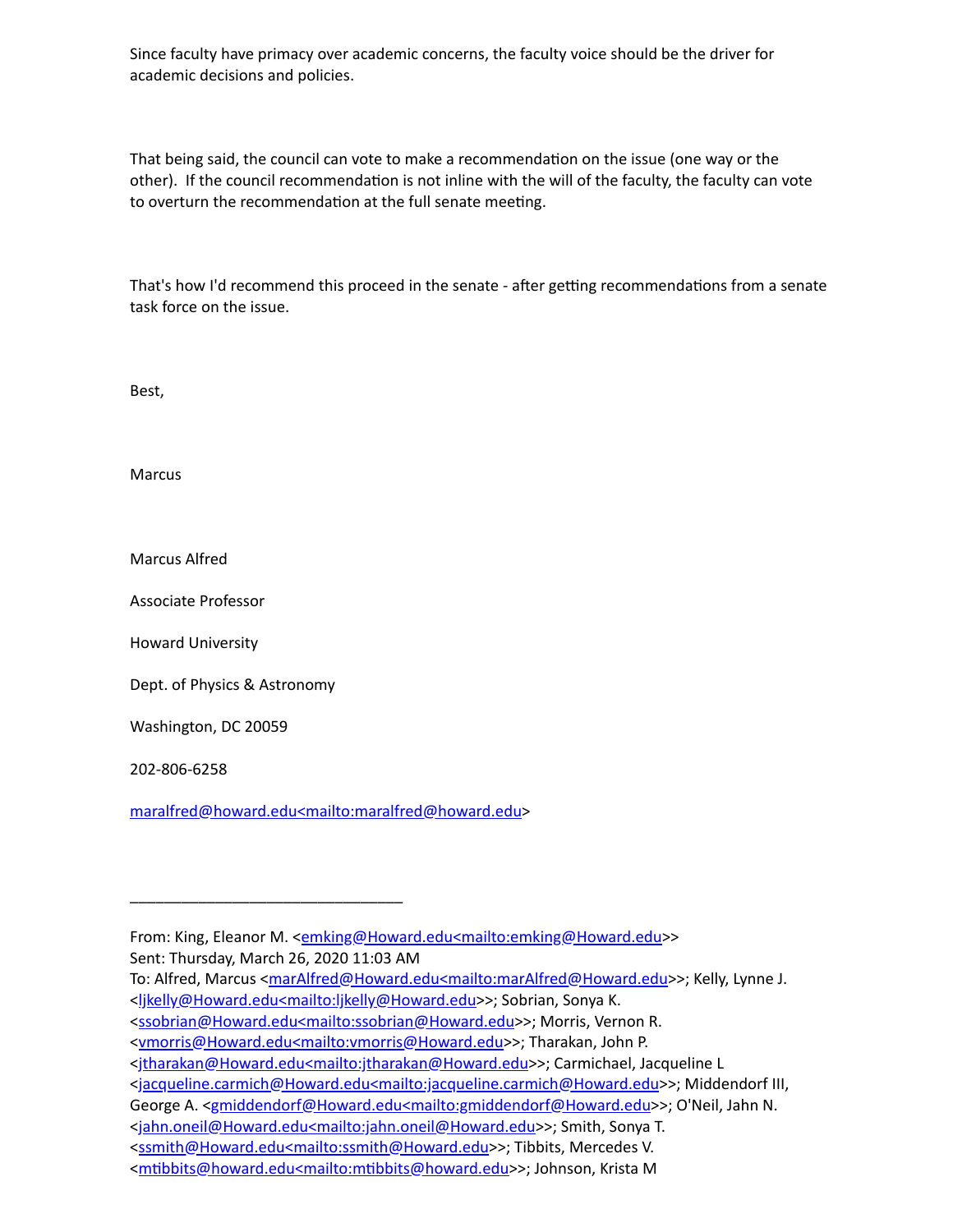[<KMJohnson@Howard.edu<mailto:KMJohnson@Howard.edu](mailto:KMJohnson@Howard.edu%3cmailto:KMJohnson@Howard.edu)>>; Kumar, Krishna [<kkumar@Howard.edu<mailto:kkumar@Howard.edu](mailto:kkumar@Howard.edu%3cmailto:kkumar@Howard.edu)>>; Paschall, Samuel [<spaschall@Howard.edu<mailto:spaschall@Howard.edu>](mailto:spaschall@Howard.edu%3cmailto:spaschall@Howard.edu)>; Kavoossi, Masoud [<mkavoossi@Howard.edu<mailto:mkavoossi@Howard.edu](mailto:mkavoossi@Howard.edu%3cmailto:mkavoossi@Howard.edu)>>; Robinson, Courtney J [<courtney.robinson@Howard.edu<mailto:courtney.robinson@Howard.edu](mailto:courtney.robinson@Howard.edu%3cmailto:courtney.robinson@Howard.edu)>>; Johnson, Shameka N [<shameka.n.johnson@Howard.edu<mailto:shameka.n.johnson@Howard.edu>](mailto:shameka.n.johnson@Howard.edu%3cmailto:shameka.n.johnson@Howard.edu)>; Ramberan, Jami E [<jami.ramberan@Howard.edu<mailto:jami.ramberan@Howard.edu>](mailto:jami.ramberan@Howard.edu%3cmailto:jami.ramberan@Howard.edu)>; Farquharson, Andre' A. [<afarquharson@Howard.edu<mailto:afarquharson@Howard.edu](mailto:afarquharson@Howard.edu%3cmailto:afarquharson@Howard.edu)>>; Lawrence, Leslie M. [<lmlawrence@Howard.edu<mailto:lmlawrence@Howard.edu>](mailto:lmlawrence@Howard.edu%3cmailto:lmlawrence@Howard.edu)>; Hopson, Ronald [<rhopson@Howard.edu<mailto:rhopson@Howard.edu>](mailto:rhopson@Howard.edu%3cmailto:rhopson@Howard.edu)>; [jeanbaileyphd@aol.com<mailto:jeanbaileyphd@aol.com](mailto:jeanbaileyphd@aol.com%3cmailto:jeanbaileyphd@aol.com)> [<jeanbaileyphd@aol.com<mailto:jeanbaileyphd@aol.com>](mailto:jeanbaileyphd@aol.com%3cmailto:jeanbaileyphd@aol.com)>; Jackson, James T. [<jt\\_jackson@Howard.edu<mailto:jt\\_jackson@Howard.edu>](mailto:jt_jackson@Howard.edu%3cmailto:jt_jackson@Howard.edu)>; Grant, Bradford C. [<bcgrant@Howard.edu<mailto:bcgrant@Howard.edu](mailto:bcgrant@Howard.edu%3cmailto:bcgrant@Howard.edu)>>; Arhin, Stephen A. [<saarhin@Howard.edu<mailto:saarhin@Howard.edu>](mailto:saarhin@Howard.edu%3cmailto:saarhin@Howard.edu)>; christi cunningham <christicunningham@gmail.com<mailto:christicunningham@gmail.com>>; Alayan, Kristina J <kristina.alayan@law.howard.edu<mailto:kristina.alayan@law.howard.edu>>; Davila-Garcia, Martha I. [<mdavila-garcia@Howard.edu<mailto:mdavila-garcia@Howard.edu>](mailto:mdavila-garcia@Howard.edu%3cmailto:mdavila-garcia@Howard.edu)>; Littleton, George <glittleton@Howard.edu<mailto:glittleton@Howard.edu>>; Castor, Chimene [<chimene.castor@Howard.edu<mailto:chimene.castor@Howard.edu](mailto:chimene.castor@Howard.edu%3cmailto:chimene.castor@Howard.edu)>>; Okunji, Priscilla O. [<priscilla.okunji@Howard.edu<mailto:priscilla.okunji@Howard.edu>](mailto:priscilla.okunji@Howard.edu%3cmailto:priscilla.okunji@Howard.edu)>; Akala, Emmanuel O [<eakala@Howard.edu<mailto:eakala@Howard.edu>](mailto:eakala@Howard.edu%3cmailto:eakala@Howard.edu)>; Drame, Imbi L [<imbi.drame@Howard.edu<mailto:imbi.drame@Howard.edu](mailto:imbi.drame@Howard.edu%3cmailto:imbi.drame@Howard.edu)>>; Edwards, Janice B. [<janice.edwards@Howard.edu<mailto:janice.edwards@Howard.edu>](mailto:janice.edwards@Howard.edu%3cmailto:janice.edwards@Howard.edu)>; Liu, Meirong [<meirong.liu@Howard.edu<mailto:meirong.liu@Howard.edu](mailto:meirong.liu@Howard.edu%3cmailto:meirong.liu@Howard.edu)>>; McSwain, Alexander T [<amcswain@Howard.edu<mailto:amcswain@Howard.edu](mailto:amcswain@Howard.edu%3cmailto:amcswain@Howard.edu)>> Cc: Franklin, Michael J [<michael.franklin@bison.howard.edu<mailto:michael.franklin@bison.howard.edu](mailto:michael.franklin@bison.howard.edu%3cmailto:michael.franklin@bison.howard.edu)>>; McClung, Monique Y <[monique.mcclung@Howard.edu<mailto:monique.mcclung@Howard.edu](mailto:monique.mcclung@Howard.edu%3cmailto:monique.mcclung@Howard.edu)>>; Howell, Rachel V <[rachel.howell@bison.howard.edu<mailto:rachel.howell@bison.howard.edu](mailto:rachel.howell@bison.howard.edu%3cmailto:rachel.howell@bison.howard.edu)>>; Burke, Kylie E [<kylie.burke@bison.howard.edu<mailto:kylie.burke@bison.howard.edu>](mailto:kylie.burke@bison.howard.edu%3cmailto:kylie.burke@bison.howard.edu)>; Taylor Ellison

[<ellisonmtaylor@gmail.com<mailto:ellisonmtaylor@gmail.com>](mailto:ellisonmtaylor@gmail.com%3cmailto:ellisonmtaylor@gmail.com)>

Subject: Re: HUSA proposal and FS response

Hi, Marcus,

The Provost seems to be on top of this situation--as witness the conference call today, right now. Non FSC faculty members have chimed in with concerns about the P/F option, saying, among other things, that grades are given all the time in on-line courses and that we should not lower our academic standards. However, I think the problems were best expressed by one of our colleagues who pointed out that connectivity and computer access remain problems as well as the switch to online classes for students who had not planned on doing so.

best,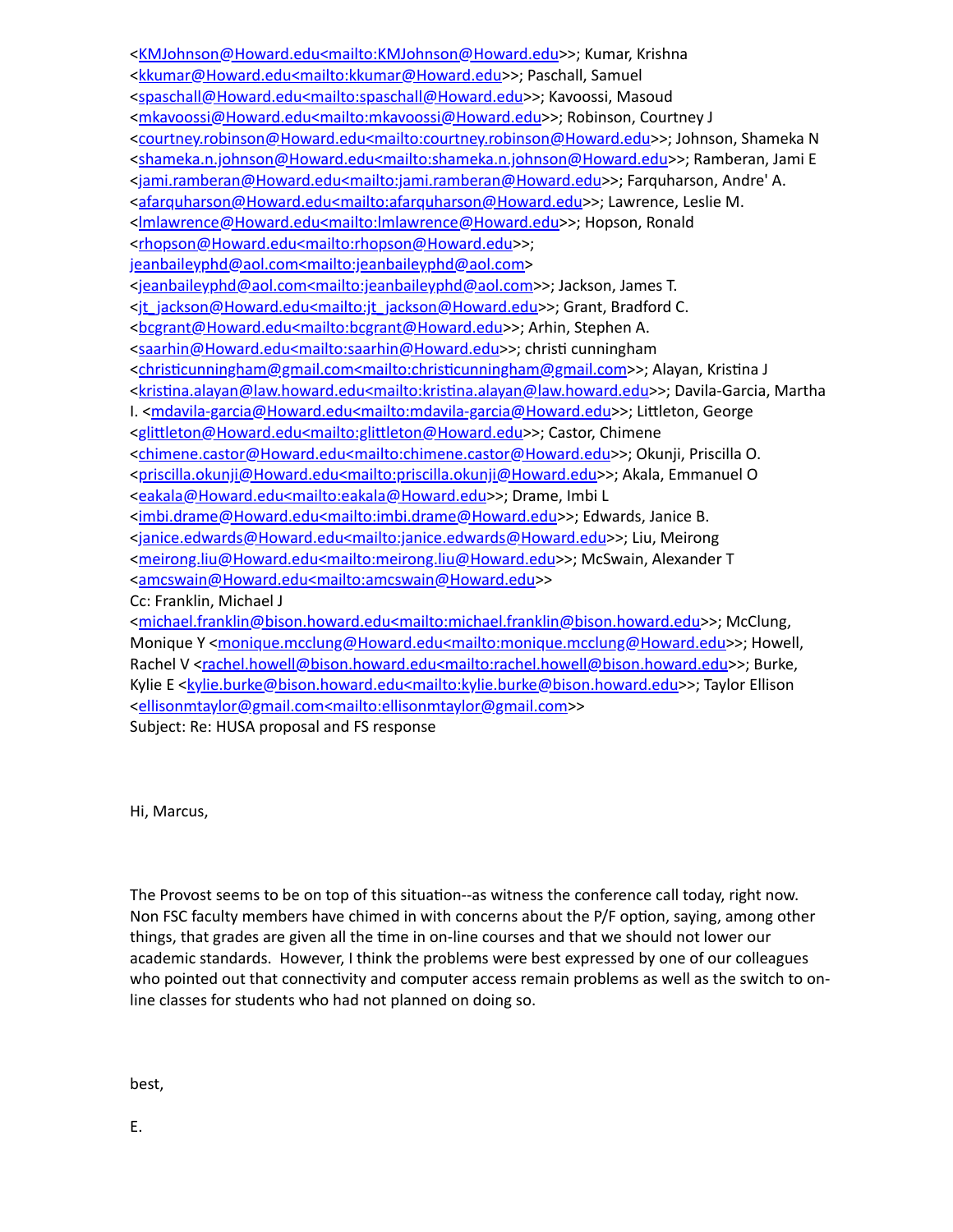Eleanor M. King, Ph.D. Department of Sociology and Criminology Howard University Downing 1124

\_\_\_\_\_\_\_\_\_\_\_\_\_\_\_\_\_\_\_\_\_\_\_\_\_\_\_\_\_\_\_\_

2300 6th Street, NW Washington, D.C. 20059

202-806-5225

From: Alfred, Marcus <[marAlfred@Howard.edu<mailto:marAlfred@Howard.edu](mailto:marAlfred@Howard.edu%3cmailto:marAlfred@Howard.edu)>> Sent: Thursday, March 26, 2020 10:39 AM To: Kelly, Lynne J. <||kelly@Howard.edu<mailto:||kelly@Howard.edu>>; Sobrian, Sonya K. [<ssobrian@Howard.edu<mailto:ssobrian@Howard.edu>](mailto:ssobrian@Howard.edu%3cmailto:ssobrian@Howard.edu)>; Morris, Vernon R. <<u>vmorris@Howard.edu<mailto:vmorris@Howard.edu</u>>>; Tharakan, John P. [<jtharakan@Howard.edu<mailto:jtharakan@Howard.edu>](mailto:jtharakan@Howard.edu%3cmailto:jtharakan@Howard.edu)>; Carmichael, Jacqueline L [<jacqueline.carmich@Howard.edu<mailto:jacqueline.carmich@Howard.edu>](mailto:jacqueline.carmich@Howard.edu%3cmailto:jacqueline.carmich@Howard.edu)>; Middendorf III, George A. [<gmiddendorf@Howard.edu<mailto:gmiddendorf@Howard.edu](mailto:gmiddendorf@Howard.edu%3cmailto:gmiddendorf@Howard.edu)>>; O'Neil, Jahn N. [<jahn.oneil@Howard.edu<mailto:jahn.oneil@Howard.edu](mailto:jahn.oneil@Howard.edu%3cmailto:jahn.oneil@Howard.edu)>>; Smith, Sonya T. [<ssmith@Howard.edu<mailto:ssmith@Howard.edu](mailto:ssmith@Howard.edu%3cmailto:ssmith@Howard.edu)>>; Tibbits, Mercedes V. <mtibbits@howard.edu<mailto:mtibbits@howard.edu>>; Johnson, Krista M [<KMJohnson@Howard.edu<mailto:KMJohnson@Howard.edu](mailto:KMJohnson@Howard.edu%3cmailto:KMJohnson@Howard.edu)>>; Kumar, Krishna [<kkumar@Howard.edu<mailto:kkumar@Howard.edu](mailto:kkumar@Howard.edu%3cmailto:kkumar@Howard.edu)>>; Paschall, Samuel [<spaschall@Howard.edu<mailto:spaschall@Howard.edu>](mailto:spaschall@Howard.edu%3cmailto:spaschall@Howard.edu)>; Kavoossi, Masoud [<mkavoossi@Howard.edu<mailto:mkavoossi@Howard.edu](mailto:mkavoossi@Howard.edu%3cmailto:mkavoossi@Howard.edu)>>; Robinson, Courtney J [<courtney.robinson@Howard.edu<mailto:courtney.robinson@Howard.edu](mailto:courtney.robinson@Howard.edu%3cmailto:courtney.robinson@Howard.edu)>>; King, Eleanor M. [<emking@Howard.edu<mailto:emking@Howard.edu>](mailto:emking@Howard.edu%3cmailto:emking@Howard.edu)>; Johnson, Shameka N [<shameka.n.johnson@Howard.edu<mailto:shameka.n.johnson@Howard.edu>](mailto:shameka.n.johnson@Howard.edu%3cmailto:shameka.n.johnson@Howard.edu)>; Ramberan, Jami E [<jami.ramberan@Howard.edu<mailto:jami.ramberan@Howard.edu>](mailto:jami.ramberan@Howard.edu%3cmailto:jami.ramberan@Howard.edu)>; Farquharson, Andre' A. [<afarquharson@Howard.edu<mailto:afarquharson@Howard.edu](mailto:afarquharson@Howard.edu%3cmailto:afarquharson@Howard.edu)>>; Lawrence, Leslie M. [<lmlawrence@Howard.edu<mailto:lmlawrence@Howard.edu>](mailto:lmlawrence@Howard.edu%3cmailto:lmlawrence@Howard.edu)>; Hopson, Ronald [<rhopson@Howard.edu<mailto:rhopson@Howard.edu>](mailto:rhopson@Howard.edu%3cmailto:rhopson@Howard.edu)>; [jeanbaileyphd@aol.com<mailto:jeanbaileyphd@aol.com](mailto:jeanbaileyphd@aol.com%3cmailto:jeanbaileyphd@aol.com)> [<jeanbaileyphd@aol.com<mailto:jeanbaileyphd@aol.com>](mailto:jeanbaileyphd@aol.com%3cmailto:jeanbaileyphd@aol.com)>; Jackson, James T. <it\_jackson@Howard.edu<mailto:jt\_jackson@Howard.edu>>; Grant, Bradford C. [<bcgrant@Howard.edu<mailto:bcgrant@Howard.edu](mailto:bcgrant@Howard.edu%3cmailto:bcgrant@Howard.edu)>>; Arhin, Stephen A. [<saarhin@Howard.edu<mailto:saarhin@Howard.edu>](mailto:saarhin@Howard.edu%3cmailto:saarhin@Howard.edu)>; christi cunningham <christicunningham@gmail.com<mailto:christicunningham@gmail.com>>; Alayan, Kristina J <kristina.alayan@law.howard.edu<mailto:kristina.alayan@law.howard.edu>>; Davila-Garcia, Martha I. [<mdavila-garcia@Howard.edu<mailto:mdavila-garcia@Howard.edu>](mailto:mdavila-garcia@Howard.edu%3cmailto:mdavila-garcia@Howard.edu)>; Littleton, George <glittleton@Howard.edu<mailto:glittleton@Howard.edu>>; Castor, Chimene [<chimene.castor@Howard.edu<mailto:chimene.castor@Howard.edu](mailto:chimene.castor@Howard.edu%3cmailto:chimene.castor@Howard.edu)>>; Okunji, Priscilla O. [<priscilla.okunji@Howard.edu<mailto:priscilla.okunji@Howard.edu>](mailto:priscilla.okunji@Howard.edu%3cmailto:priscilla.okunji@Howard.edu)>; Akala, Emmanuel O [<eakala@Howard.edu<mailto:eakala@Howard.edu>](mailto:eakala@Howard.edu%3cmailto:eakala@Howard.edu)>; Drame, Imbi L [<imbi.drame@Howard.edu<mailto:imbi.drame@Howard.edu](mailto:imbi.drame@Howard.edu%3cmailto:imbi.drame@Howard.edu)>>; Edwards, Janice B. [<janice.edwards@Howard.edu<mailto:janice.edwards@Howard.edu>](mailto:janice.edwards@Howard.edu%3cmailto:janice.edwards@Howard.edu)>; Liu, Meirong [<meirong.liu@Howard.edu<mailto:meirong.liu@Howard.edu](mailto:meirong.liu@Howard.edu%3cmailto:meirong.liu@Howard.edu)>>; McSwain, Alexander T [<amcswain@Howard.edu<mailto:amcswain@Howard.edu](mailto:amcswain@Howard.edu%3cmailto:amcswain@Howard.edu)>> Cc: Franklin, Michael J